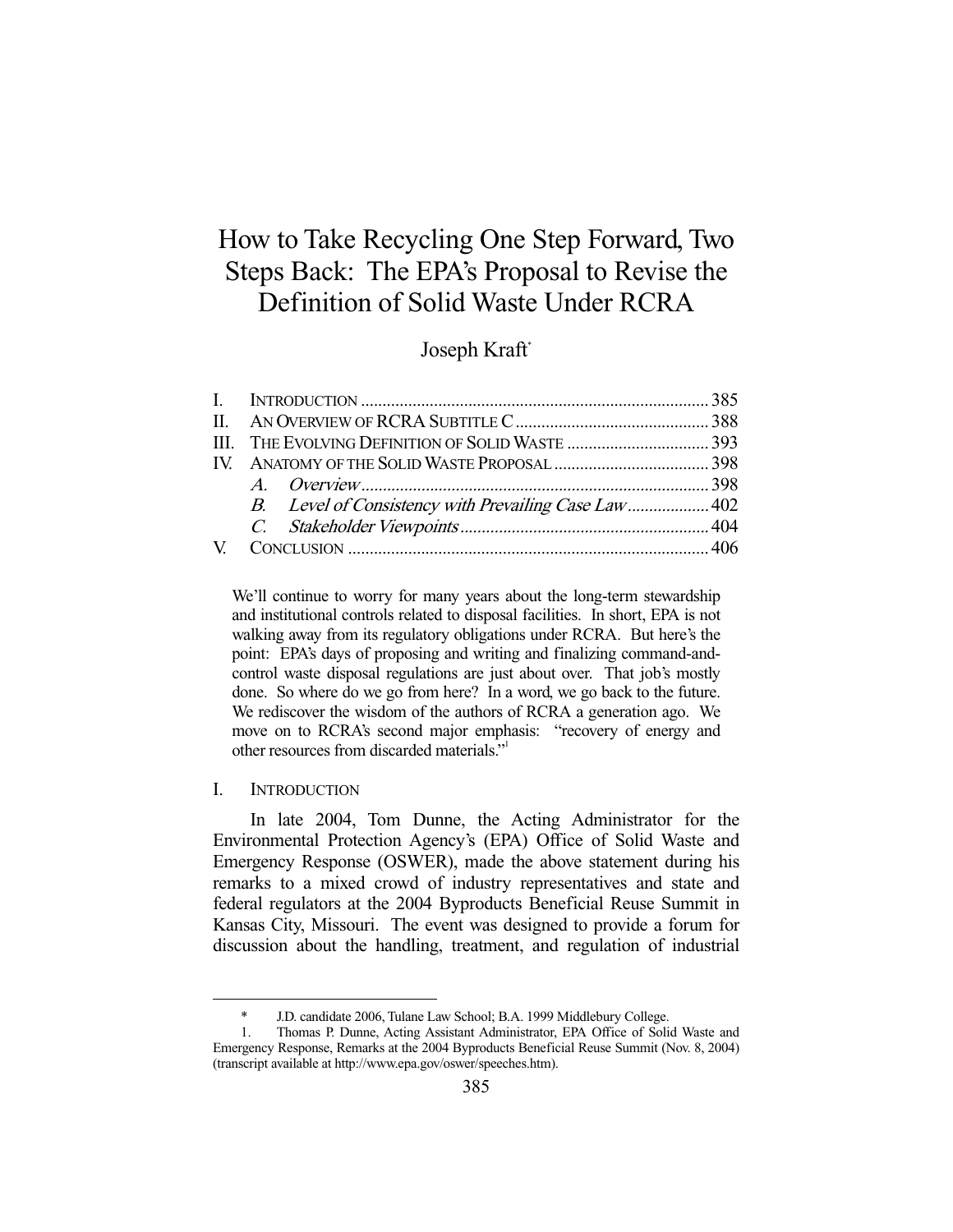byproducts.<sup>2</sup> Using the EPA's approach to enforcement of the Resource Conservation and Recovery Act (RCRA or Act)<sup>3</sup> as his primary example, Dunne spoke of a new focus for the EPA, one that would involve a shift away from an emphasis on regulatory waste management and enforcement toward collaborative relationships with both industry and governmental organizations in an effort to facilitate recycling and materials management.<sup>4</sup> His rationale for this shift was twofold. First, Dunne endorsed recycling practices because it simply does not make economic sense to use raw materials only once before throwing them away, especially when finding new landfill space may become more difficult in the future.<sup>5</sup> Second, Dunne argued that the rising global price of raw materials could change the way companies do business as they make every effort to find ways to "reduce their reliance on input materials."6 A logical inference to be made from these comments is that recycling serves the dual purposes of preserving the environment and encouraging a thriving industrial sector (and thus a thriving economy).

 RCRA "is a comprehensive environmental statute that empowers [the] EPA to regulate hazardous wastes from cradle to grave, in accordance with the rigorous safeguards and waste management procedures of Subtitle C, 42 U.S.C. §§ 6921-6934."7 The primary stated objectives of the statute are to "promote the protection of health and the environment and to conserve valuable material and energy resources."<sup>8</sup> As Dunne noted in his remarks, RCRA professes to accomplish those objectives both by establishing controls on the disposal of solid waste, and by preemptively taking measures to minimize the amount of waste to be disposed of through proper recycling practices.<sup>9</sup> Dunne stated at the summit that the EPA currently has about four times as many employees working on the former method (traditional RCRA regulatory programs)

See 2004 Byproducts Beneficial Use Summit Homepage, available at http://www. byproductsummit.com/index.html (last visited Feb. 21, 2005).

 <sup>3. 42</sup> U.S.C. §§ 6901-6992k (2000).

<sup>4.</sup> See Dunne, *supra* note 1, at 2-6.<br>5. Id. at 3.

 $Id$  at 3.

 <sup>6.</sup> Id. at 4. Dunne noted that the cost of raw materials for virtually all products had increased dramatically in the past year, particularly crude oil, which saw a seventy percent increase. Id. at 5. Dunne stated that the international prices of cement, steel, paper, and most metals had increased in like fashion. Id.

 <sup>7.</sup> City of Chi. v. Envtl. Def. Fund, 511 U.S. 328, 331 (1994).

 <sup>8.</sup> RCRA § 1003(a), 42 U.S.C. § 6902(a).

 <sup>9.</sup> See id. Compare RCRA § 1003(a)(8), 42 U.S.C. § 6902(a)(8) ("[P]roviding for the promulgation of guidelines for solid waste collection, transport, separation, recovery, and disposal practices and systems."), with RCRA § 1003(a)(6), 42 U.S.C. § 6902(a)(6) ("[M]inimizing the generation of hazardous waste and the land disposal of hazardous waste by encouraging process substitution, materials recovery, properly conducted recycling and reuse, and treatment.").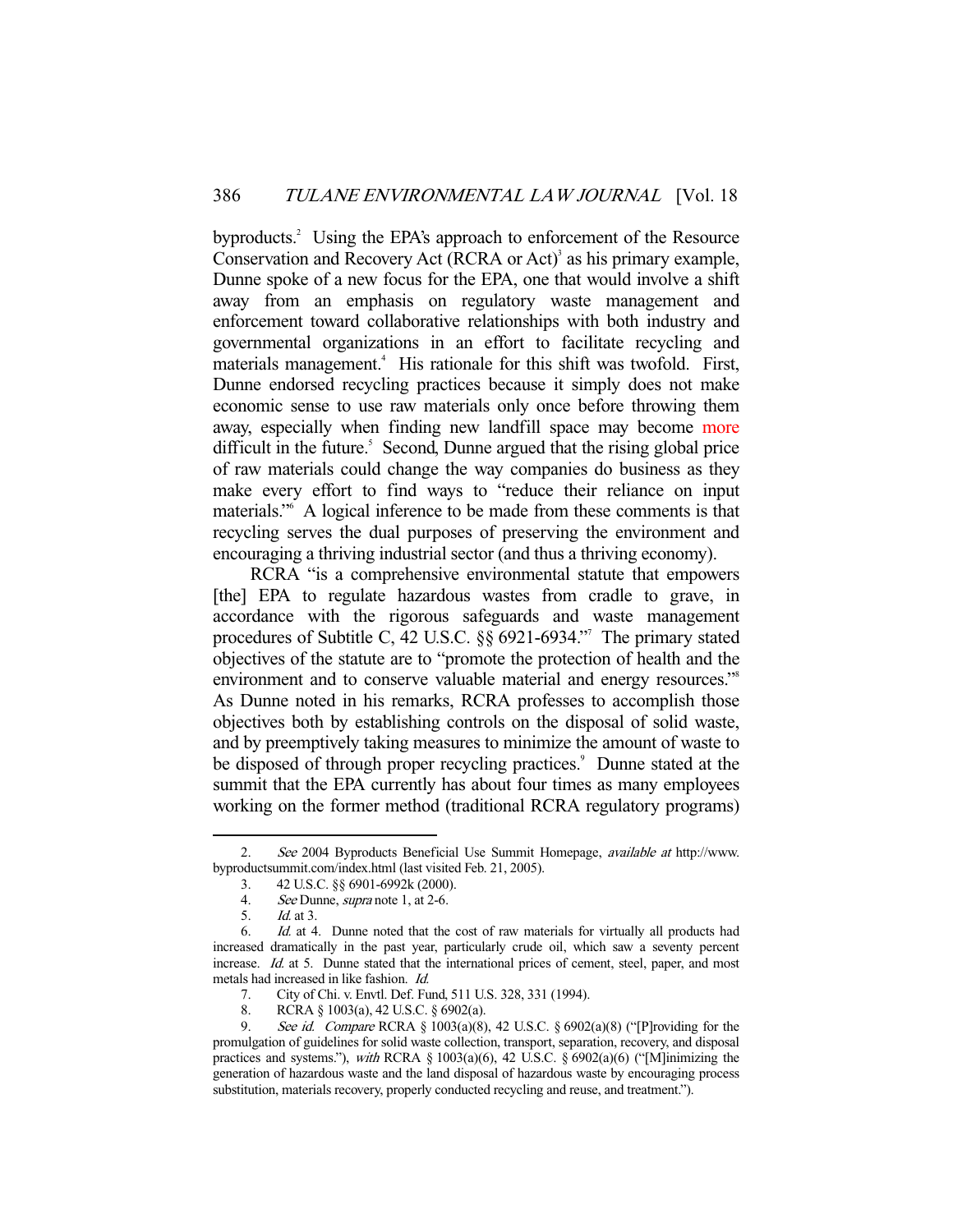as there are working on the latter (reuse projects) and that a change in direction was needed to create a more strategic, systematic, and comprehensive approach to reuse.<sup>10</sup> Perhaps the greatest catalyst driving this paradigm shift within the EPA is the Resource Conservation Challenge (RCC), a voluntary agency initiative launched in late 2002 to prevent pollution, promote recycling and reuse, reduce priority chemicals, and conserve energy and materials.<sup>11</sup> As part of the RCC, departments within the EPA have begun to collaborate more closely; for example, the Office of Solid Waste (OSW) and the Office of Pollution Prevention and Toxics (OPPT) recently signed an agreement to work together towards establishing activities and accomplishing their RCC commitments.12 The program has also provided avenues for the EPA to collaborate with manufacturers, businesses, trade groups, and state and local governments to encourage waste reduction efforts and other green initiatives.13 Thus far, the RCC has been so successful that the EPA has completed a draft plan of priority areas for its expansion. The draft plan will discuss strategies to deal with municipal solid waste, the beneficial use of selected secondary waste streams, and electronic waste.<sup>14</sup>

 Perhaps the most controversial regulatory action to be associated with the RCC has been the EPA's attempt to revise the RCRA definition of "solid waste."15 Proposed on October 28, 2003, the Revisions to the Definition of Solid Waste Proposed Rule (Solid Waste Proposal) seeks to redefine the regulatory definition of solid waste in a manner that would exclude certain types of hazardous secondary materials from RCRA Subtitle C jurisdiction, if they are generated and reclaimed in a continuous process within the same industry.<sup>16</sup> An effort more than ten years in the making, $17$  the Solid Waste Proposal is expected to affect more

<sup>10.</sup> Dunne, *supra* note 1, at 5.

 <sup>11.</sup> Linda Roeder, Top Waste Control Issues in 2005, 36 Env't Reporter (BNA) (Jan. 14, 2005).

 $12.$  Id.

 <sup>13.</sup> See id.

<sup>14.</sup> *Id.* For a full description of the RCC, refer to the initiative's home on the EPA's Web site, available at http://www.epa.gov/epaoswer/osw/conserve/index.htm.

 <sup>15.</sup> Revisions to the Definition of Solid Waste, 68 Fed. Reg. 61,558 (proposed Oct. 28, 2003) (to be codified at 40 C.F.R. pts. 260 and 261). The EPA states at the outset of the proposed rule's preamble that "this regulatory proposal is an important component of EPA's recently announced 'Resource Conservation Challenge,' which is designed to encourage and provide new incentives for increased reuse and recycling of materials, including hazardous wastes and hazardous secondary materials." Id. at 61,560.

<sup>16.</sup> *Id.* at 61,558.

 <sup>17.</sup> EPA, 530-F-03-035, REGULATORY CHANGES PROPOSED FOR CERTAIN HAZARDOUS WASTE RECYCLING ACTIVITIES (FACT SHEET) at 2, (Oct. 2003) available at http://www.epa.gov/ epaoswer/hazwaste/dsw/abr.htm [hereinafter SOLID WASTE PROPOSAL FACT SHEET].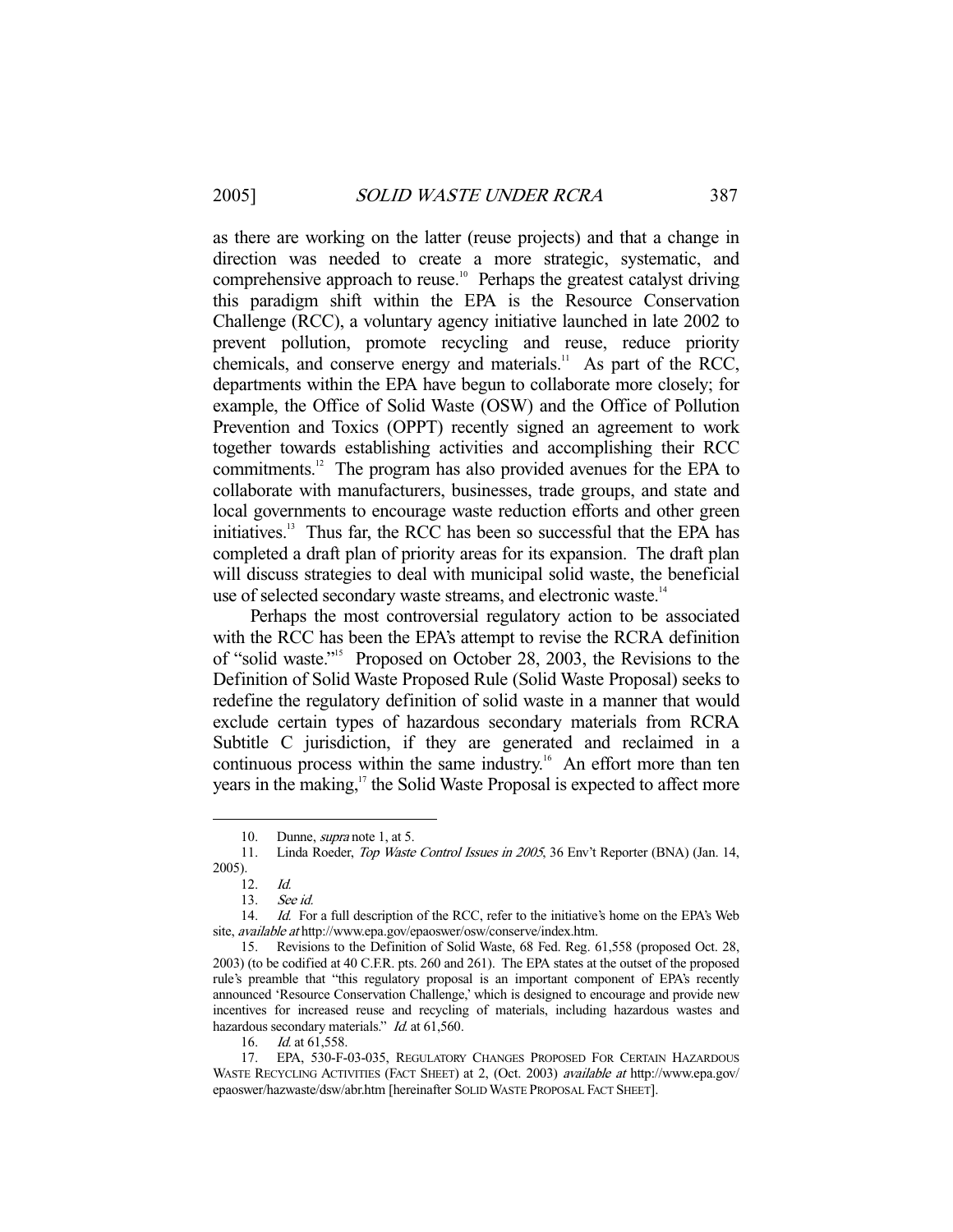than 1700 facilities nationwide that generate and/or recycle hazardous secondary materials, resulting in a net savings to industry of approximately \$178 million per year.<sup>18</sup> The EPA claims that the changes in the Solid Waste Proposal make it easier for industry to recycle more than 1 million tons of hazardous waste and to recover valuable materials from these recycling efforts approaching a value of nearly \$1 billion.<sup>19</sup> Overall, the EPA estimates that the Solid Waste Proposal would exclude 1.5 million tons of hazardous waste annually from RCRA regulation.<sup>20</sup>

 Predictably, public reaction to the Solid Waste Proposal has been mixed. While industry groups such as the American Chemistry Council praise the rule as a "step in the right direction" and lobby for an even broader approach to the exclusion, environmentalists say that the proposal will do nothing more than erode established environmental protections and increase the likelihood that waste will be mismanaged. $2<sup>1</sup>$ This Comment examines the Solid Waste Proposal as originally submitted and offers insight as to whether it represents a positive move forward for the industrial recycling movement, or if it more closely resembles what Environmental Technology Council attorney Scott Schlesinger claims is "the single biggest rollback in land and groundwater protection in the history of RCRA."<sup>22</sup> Part II provides an overview of RCRA. Part III reviews the Solid Waste Proposal and examines whether it is consistent with the case law of which it purports to be a logical extension. The arguments of representative stakeholders will then be discussed in Part IV in order to frame the issues involved in this impassioned debate. Part V concludes with a discussion of whether the Solid Waste Proposal is consistent with the fundamental objectives of RCRA.

### II. AN OVERVIEW OF RCRA SUBTITLE C

 In order to understand the potential impact of the Solid Waste Proposal, it is first necessary to examine the general structure of RCRA, and more specifically the Subtitle C program that the proposal could effect.<sup>23</sup> Referred to by one commentator as "mind-numbing" and the

<sup>18.</sup> Revisions to the Definition of Solid Waste, *supra* note 15, at 61,558.<br>19. SOLID WASTE PROPOSAL FACT SHEET, *supra* note 17, at 1.

SOLID WASTE PROPOSAL FACT SHEET, *supra* note 17, at 1.

<sup>20.</sup> Linda Roeder, Hazardous Waste: EPA Considering Broader Exclusion, Additional Safeguards in Recycling Rule, 35 Env't Reporter (BNA) 1943 (Sept. 17, 2004).

<sup>21.</sup> Linda Roeder, Hazardous Waste: Proposed Expansion of Recycling Exclusion Needs Broad Revision, Various Groups Say, 34 Env't Reporter (BNA) 2783 (Dec. 19, 2003).

 <sup>22.</sup> Id.

<sup>23.</sup> See Revisions to the Definition of Solid Waste, supra note 15, at 61,560 (stating that "[t]oday's proposed rule is intended to revise and clarify the RCRA definition of solid waste as it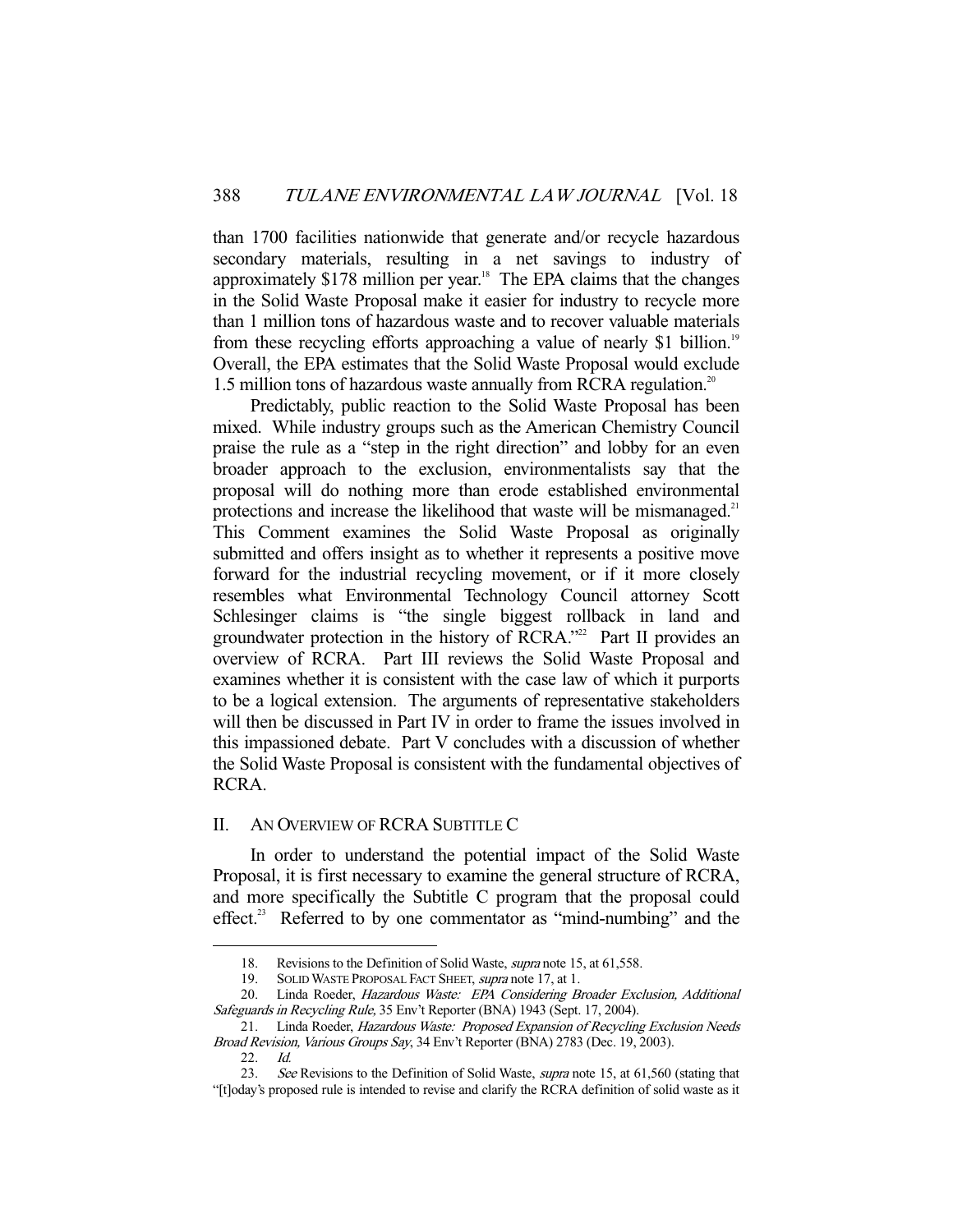"most complicated environmental statute,"<sup>24</sup> RCRA is a testament to forty years of federal solid waste regulation created in response to the country's ever-growing waste management needs, and is a combination of the original statutes and their subsequent amendments.<sup>25</sup>

In 1965 Congress enacted the Solid Waste Disposal Act  $(SWDA)^{26}$ as the first federal statute that specifically focused on improving solid waste disposal methods.<sup>27</sup> SWDA was amended in 1976 by RCRA,<sup>28</sup> which dramatically remodeled the federal solid waste management system and established the current hazardous waste management framework.<sup>29</sup> RCRA was most significantly modified by the Hazardous and Solid Waste Amendments of 1984 (HSWA),<sup>30</sup> which expanded the law's scope and requirements into the comprehensive regulatory format we recognize today. $31$ 

RCRA currently consists of ten subtitles,  $A-J<sup>32</sup>$  Three of these subtitles represent the Act's major programs. $33$  Subtitle C, the focus of the Solid Waste Proposal discussed in this Comment, establishes a federal program for the management of hazardous solid wastes.<sup>34</sup> Subtitle D is a largely nonregulatory program designed to encourage state and local governments to improve their management of nonhazardous solid waste.<sup>35</sup> It includes minimum federal technical standards and guidelines for state solid waste plans, including criteria for municipal solid waste landfills (MSWLFs) and other solid waste disposal

- 28. Pub. L. No. 94-580, 90 Stat. 2795 (1976).
- 29. RCRA ORIENTATION MANUAL, *supra* note 25, at I-3.
- 30. Pub. L. No. 98-616, 98 Stat. 3221 (1984).

pertains to certain types of hazardous secondary materials that are not considered to be discarded, and thus are not considered wastes subject to regulation under RCRA Subtitle C").

 <sup>24.</sup> Randolph L. Hill, An Overview of RCRA: The "Mind-Numbing" Provisions of the Most Complicated Environmental Statute, 21 Envtl. L. Rep. (Envtl. L. Inst.) 10,254 (May 1991).

 <sup>25.</sup> See EPA, 530-R-02-016, RCRA ORIENTATION MANUAL I-2 to I-3 (Jan. 2003), available at http://www.epa.gov/epaoswer/general/orientat/ [hereinafter RCRA ORIENTATION MANUAL]. The amount of waste produced in the United States increased dramatically as a result of the industrial revolution, as well as in the post-World War II industrial and economic boom. See id. at I-1. The amount of hazardous waste continued to increase throughout the twentieth century: a 1995 survey showed that the amount of hazardous waste produced annually had increased 500-fold in 50 years. Id.

 <sup>26.</sup> Pub. L. No. 89-272, 79 Stat. 997 (1965).

<sup>27.</sup> RCRA ORIENTATION MANUAL, supra note 25, at I-3.

<sup>31.</sup> See RCRA ORIENTATION MANUAL, supra note 25, at I-3. Minor revisions were subsequently made to RCRA by the Federal Facility Compliance Act of 1992 and the Land Disposal Program Flexibility Act of 1996. Id.

 <sup>32.</sup> Id.

 <sup>33.</sup> Id.

 <sup>34.</sup> See id. at I-5.

 <sup>35.</sup> ROBERT V. PERCIVAL ET AL., ENVIRONMENTAL REGULATION: LAW, SCIENCE, AND POLICY 181 (4th ed. 2003).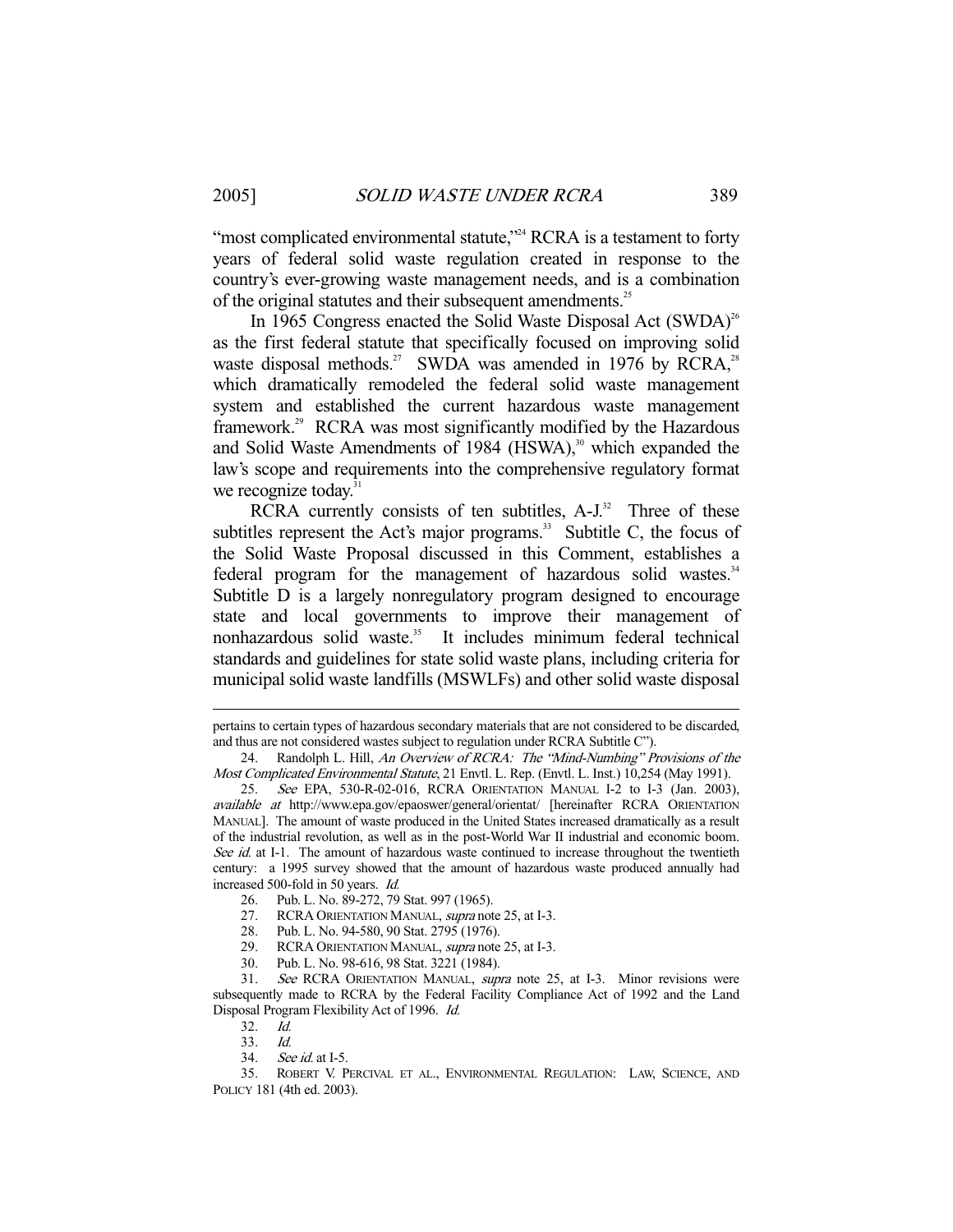facilities.<sup>36</sup> Finally, Subtitle I regulates underground storage tanks (USTs) containing petroleum or hazardous substances as defined under the Comprehensive Environmental Response, Compensation and Liability Act (CERCLA). $37$  Under Subtitle I, the EPA is required to issue regulations governing detection, prevention, and correction of leaks from USTs, including setting performance standards for new tanks and establishing financial responsibility requirements for cleanups.<sup>38</sup>

 The extensive "cradle to grave" management system of Subtitle C regulates hazardous waste generators and transporters, as well as treatment, storage, and disposal facilities (TSDFs).<sup>39</sup> The standards applicable to generators are found under RCRA section  $3002<sup>{40}</sup>$ . The statute itself provides only general guidelines, requiring the EPA to promulgate more detailed regulations for enforcement.<sup>41</sup>

 The basic requirements for generators, outlined in section 3002, include: accurate recordkeeping and labeling practices for hazardous waste, the use of appropriate containers, the furnishing of information about waste to transporters and TSDFs, the use of a manifest system to insure that waste designated for TSDFs has reached its destination, and the submission of biannual reports to the EPA detailing the quantities of waste the generator has produced and any efforts undertaken to reduce that volume.<sup>42</sup> The Code of Federal Regulations (CFR) defines a generator as "any person, by site, whose act or process produces hazardous waste identified or listed in Part 261 of this chapter or whose act first causes a hazardous waste to become subject to regulation."43 The regulations further classify generators into three different categories depending on the level of waste generated: fully regulated generators, which produce more than 1000 kg of hazardous waste per calendar month; Small Quantity Generators (SQGs), which produce less than 1000 kg but more than 100 kg of such waste per month; and Conditionally Exempt Generators (CEGs), which produce less than 100 kg a month. SQGs are fully subject to regulation under Subtitle C, while

 <sup>36.</sup> RCRA ORIENTATION MANUAL, supra note 25, at I-8, I-5.

 <sup>37.</sup> Id. at I-5. CERCLA is codified at 42 U.S.C. §§ 9601-9675 (2000).

<sup>38.</sup> PERCIVAL ET AL., *supra* note 35, at 181.

<sup>39.</sup> See RCRA ORIENTATION MANUAL, supra note 25, at III-2.

 <sup>40. 42</sup> U.S.C. § 6922.

<sup>41.</sup> See id. ("[T]he Administrator shall promulgate regulations establishing such standards, applicable to generators of hazardous waste identified or listed under this subchapter, as may be necessary to protect human health and the environment.").

 <sup>42.</sup> Id.

 <sup>43. 40</sup> C.F.R. § 260.10 (2004).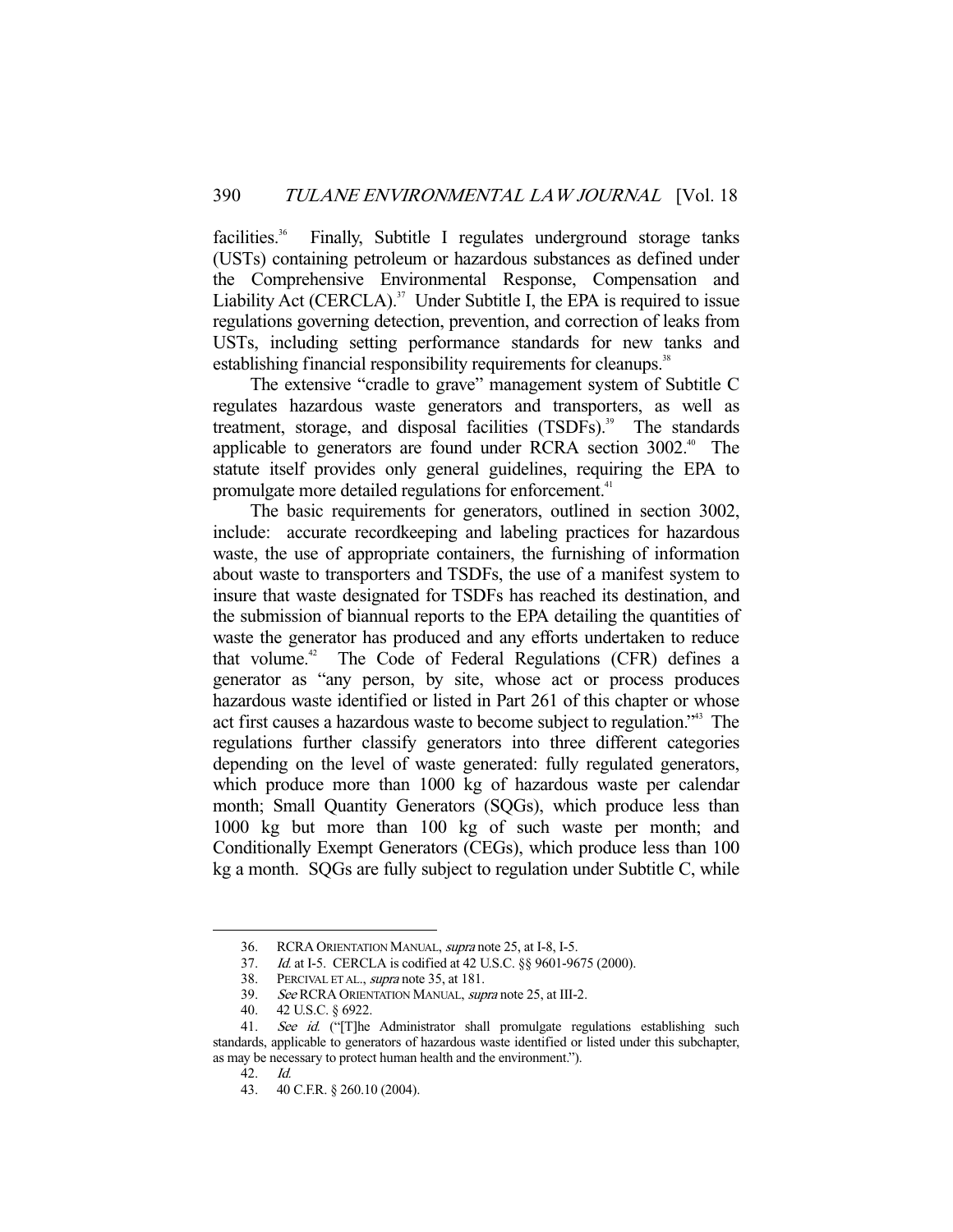CEGs producing less than 100 kg a month are largely excluded from RCRA jurisdiction.<sup>44</sup>

 A generator of hazardous waste must obtain an EPA identification number before it is allowed to treat, store, or deal in the transport of hazardous waste in any manner, and must not offer its hazardous waste to a transporter or TSDF that does not also have a number.<sup>45</sup> As noted above, the generator must also prepare a manifest, which serves as the core document for tracking the transport of the hazardous waste from the point of generation to the TSDF.<sup>46</sup> The generator must designate a facility on the manifest which is permitted to handle the listed waste.<sup>47</sup> The generator signs the manifest, obtains the signature of the transporter, and retains one copy of the manifest—leaving enough copies with the transporter so that there will be a final copy available to the generator. The final copy is to be sent as a receipt confirmation from the TSDF, thus confirming that the hazardous waste has reached its ultimate destination.<sup>48</sup>

 Transporter activity is governed by RCRA section 3003, which contains standards similar to those required of generators: transporters are required to engage in the recordkeeping process, to comply with the manifest system, and may only transport properly labeled waste to the TSDF designated on the manifest.<sup>49</sup> The transporter must deliver the hazardous waste to the designated or alternate facility listed on the manifest; if this is not possible, the transporter must contact the generator and revise the manifest accordingly.<sup>50</sup> In the event of a spill en route to a TSDF, the transporter is obligated to notify the appropriate authorities.<sup>51</sup>

 The requirements for TSDFs are even more extensive than those for generators or transporters.<sup>52</sup> RCRA section 3004 requires that the EPA develop and enforce standards for a variety of TSDF duties, including: properly treating, storing, and disposing of wastes as defined by EPA guidelines; maintaining records of all hazardous wastes at the facility; properly complying with the manifest system; following standards for location, design, and construction of TSDFs; demonstrating financial

<sup>44.</sup> See id at  $\S$  260.10, 261.5(a). An estimated 200,000 firms fall into one of the top two categories. PERCIVAL ET AL., *supra* note 35, at 181.

 <sup>45. 40</sup> C.F.R. § 262.12.

<sup>46.</sup> See id. §§ 262.20-262.23.

<sup>47.</sup> *Id.* § 262.23(b).

 <sup>48.</sup> Id. §§ 262.22-262.23.

 <sup>49.</sup> See RCRA § 3003, 42 U.S.C. § 6923 (2000).

 <sup>50. 40</sup> C.F.R. § 263.21 (2004).

 <sup>51.</sup> Id. § 263.30

<sup>52.</sup> RCRA ORIENTATION MANUAL, *supra* note 25, at III-53.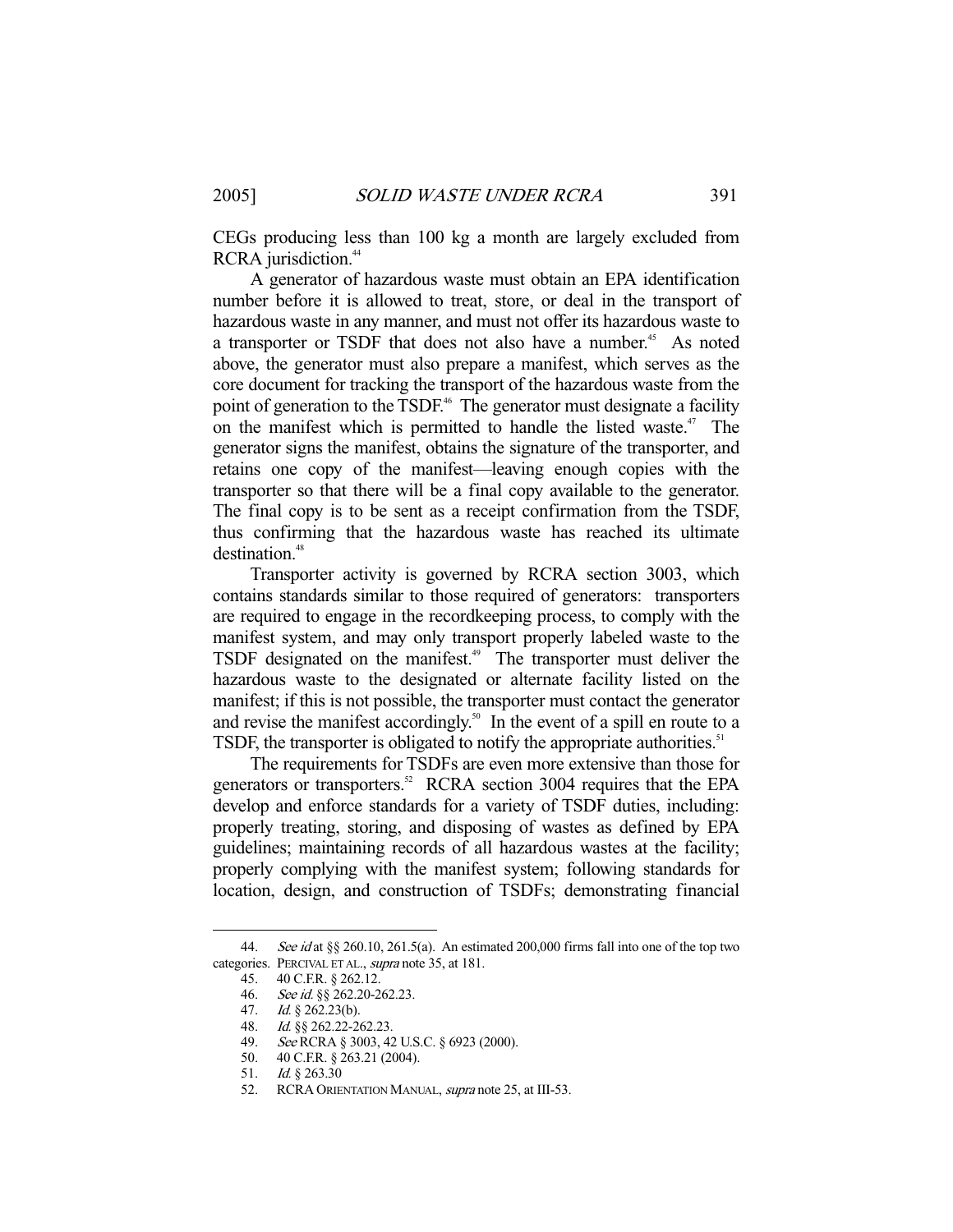responsibility for the facility; and maintaining contingency plans for any possible emergencies.<sup>53</sup> RCRA also requires that all TSDFs obtain a permit from the EPA, as noted in section  $3005$ <sup>54</sup> Permits are issued to facilities that satisfy a series of specific regulatory performance standards.<sup>55</sup> The treatment, storage, and disposal of hazardous wastes are separately permitted functions, and any given facility may be permitted to undertake all or only a subset of these functions.<sup>56</sup>

 In the event of a hazardous waste leak at a TSDF, RCRA mandates the investigation and cleanup (remediation) of the release.<sup>57</sup> The cleanup process is referred to as corrective action.<sup>58</sup> Currently there are approximately 3700 sites undergoing corrective action nationwide.<sup>59</sup> Facilities may be brought into the RCRA corrective action process in several ways. First, RCRA contains statutory provisions in sections  $3004(u)$ ,  $3004(v)$ , and  $3005(c)$  for incorporating corrective action into a facility's permit requirements.<sup>60</sup> The EPA may also issue corrective action orders outside the permit process upon the identified release of hazardous wastes. $61$  Finally, a facility owner or operator may volunteer to take corrective action measures under the oversight of the EPA and state agencies.<sup>62</sup> Corrective action typically consists of five elements common to most cleanup activities: (1) initial site assessment, (2) site investigation and characterization, (3) interim abatement actions, (4) evaluation of remedial alternatives, and (5) implementation of the corrective action remedy.<sup>63</sup> Due to a lack of comprehensive cleanup

 <sup>53.</sup> RCRA § 3004, 42 U.S.C. § 6924.

<sup>54.</sup> RCRA § 3005, 42 U.S.C. § 6925.<br>55. See generally 40 C.F.R. § 270 (2

See generally 40 C.F.R. § 270 (2004). The permit application consists of two parts. Part A is a standardized form that requires the owner/operator to furnish basic information such as the location of the facility, contact information, and the activities to be conducted at the facility. Id. § 270.13. Part B is extensive and requires the owner/operator of the TSDF to furnish information detailing how each applicable feature of the TSDF (surface impoundments, incinerators, landfills, tank systems, etc.) meets the EPA's strict regulatory guidelines. See id. §§ 270.14-270.29.

 <sup>56. 40</sup> AM.JUR. 3D Proof of Facts § 23 (2004).

<sup>57.</sup> RCRA ORIENTATION MANUAL, *supra* note 25, at III-121.

 <sup>58.</sup> Id.

 <sup>59.</sup> Id.

 <sup>60.</sup> See RCRA §§ 3004-3005, 42 U.S.C. §§ 6924-6925 (2000).

 <sup>61.</sup> RCRA ORIENTATION MANUAL, supra note 25, at III-122.

 <sup>62.</sup> Id.

<sup>63.</sup> See id. at III-125. The initial site assessment is known as a RCRA Facility Assessment (RFA). Id. The site investigation and characterization step is often referred to as the RCRA Facility Investigation (RFI). Id. Alternative corrective action measures are evaluated in a Corrective Action Measures Study (CMS). *Id.* at III-126. The implementation phase is formally referred to as a Corrective Measures Implementation (CMI). Id.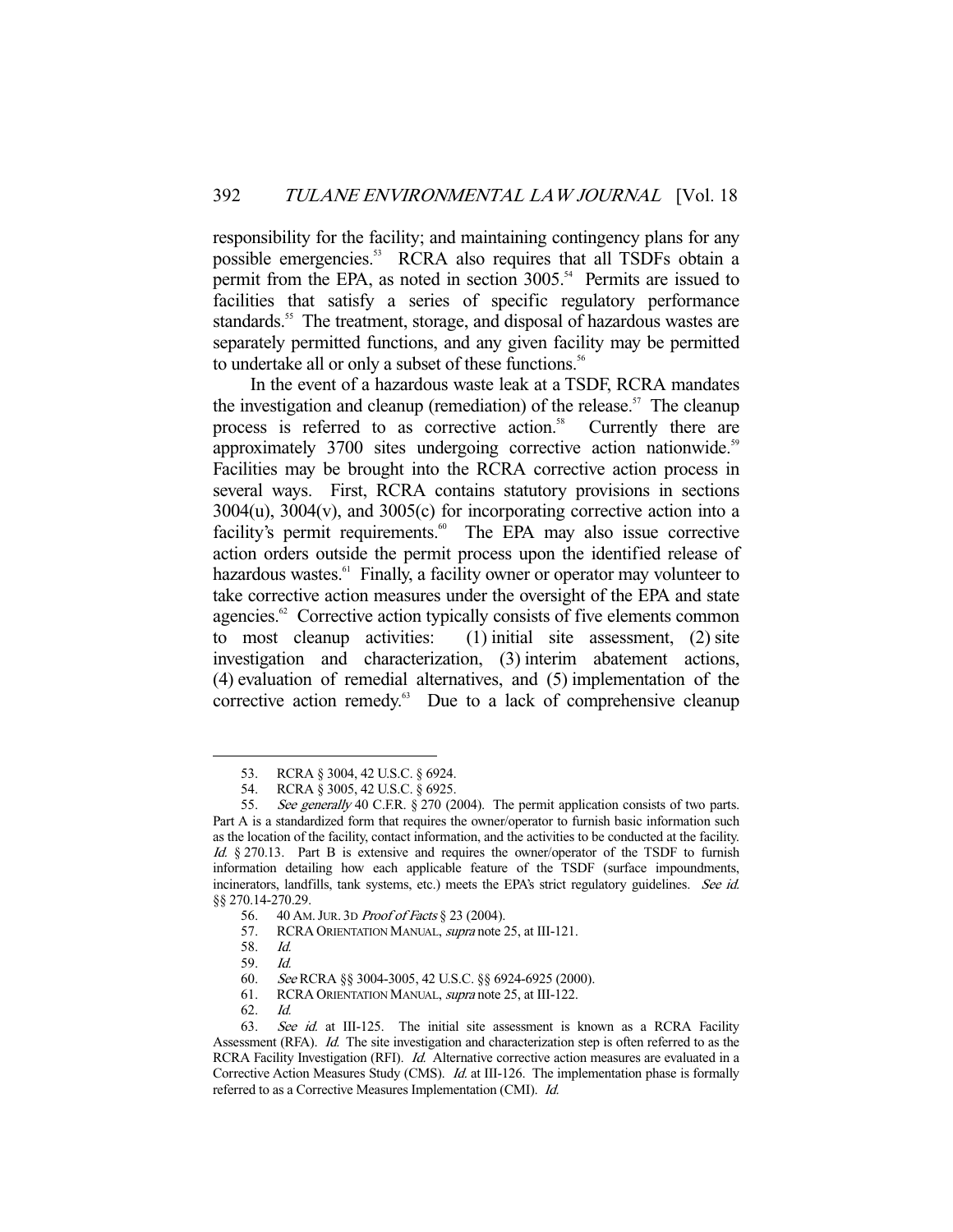regulations, the EPA implements the corrective action program largely through guidance measures.<sup>64</sup>

 Although RCRA was conceived as a comprehensive federal measure, Congress intended the states to assume primary responsibility for its implementation, because each state is more familiar with the local community and thus better able to cater to local needs.<sup>65</sup> RCRA section 3006 mandates that the EPA "shall promulgate guidelines to assist the States in the Development of State hazardous waste programs."<sup>66</sup> If the EPA concludes that a state's hazardous waste program is "equivalent" to that laid out in RCRA and its accompanying regulations, the state is authorized to carry out its own program in lieu of the federal program.<sup>67</sup> Many states fashion equivalent programs by citing the federal regulations in their state regulations, a practice known as "incorporation by reference."68 The EPA retains the right to withdraw its authorization of any state program that falls out of compliance with RCRA or that is not properly enforced.<sup>69</sup> The EPA offers grants to assist the states in implementing their hazardous waste plans and negotiates annually with each state to determine the amount of grant money to be distributed based on proposed work plans.<sup>70</sup>

#### III. THE EVOLVING DEFINITION OF SOLID WASTE

 As noted above, the coverage of RCRA Subtitle C is restricted to hazardous wastes. Hazardous wastes are generally defined in the statute by a health-based standard; a waste is deemed hazardous if it may contribute to an increase in mortality or illness or pose a hazard to human health or the environment when improperly treated, stored, or disposed  $of$ <sup>71</sup>. The first section of Subtitle C mandates that the EPA "promulgate" regulations identifying the characteristics of hazardous waste, and listing particular hazardous wastes . . . which shall be subject to the provisions of this subchapter."<sup>2</sup> These regulations make the identification of hazardous wastes a fairly straightforward process. A waste is considered

 <sup>64.</sup> Id. at III-121.

 <sup>65.</sup> Id. at III-137.

 <sup>66.</sup> RCRA § 3006(a), 42 U.S.C. § 6926(a) (2000).

 <sup>67.</sup> RCRA § 3006(b), 42 U.S.C. § 6926(b). For a state's program to be fully authorized, it must be consistent with and no less stringent than the federal program. RCRA ORIENTATION MANUAL, *supra* note 25, at III-138.

<sup>68.</sup> RCRA ORIENTATION MANUAL, supra note 25, at III-138.

 <sup>69.</sup> See RCRA § 3006(e), 42 U.S.C. § 6926(e).

 <sup>70.</sup> RCRA ORIENTATION MANUAL, supra note 25, at III-1.

<sup>71.</sup> RCRA § 1004(5), 42 U.S.C. § 6903(5).

<sup>72.</sup> RCRA § 3001(b)(1), 42 U.S.C. § 6921(b)(1).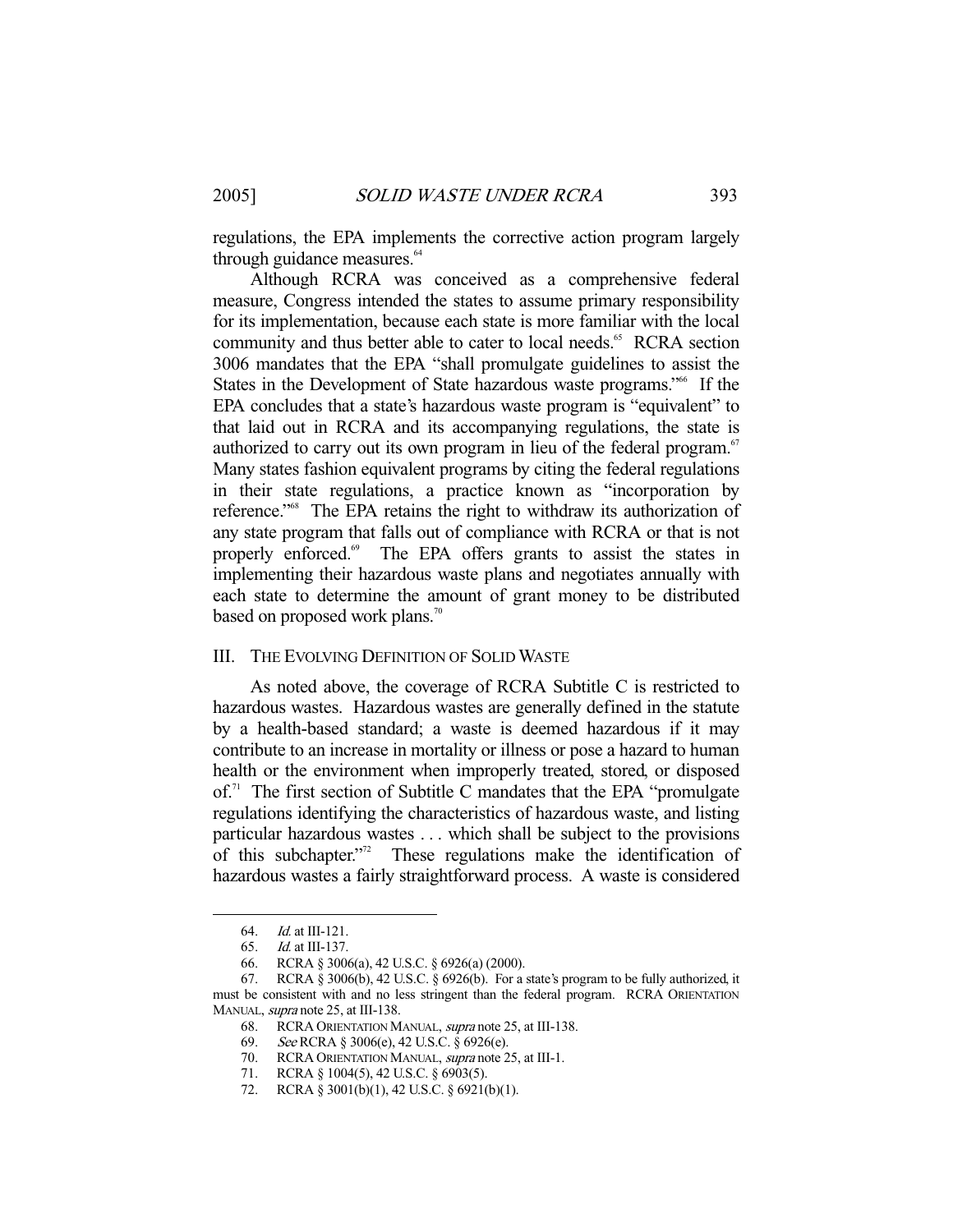hazardous under RCRA if under testing it exhibits one of four characteristics specifically defined by the EPA: ignitability, corrosivity, reactivity, or toxicity.<sup>73</sup> Such wastes are deemed "characteristic wastes." A waste is also considered hazardous if it is specifically listed by name in the regulations because of its dangerous properties (so-called "listed wastes").<sup>74</sup> Additional regulatory provisions clarify how material is classified when it is mixed with or derived from hazardous wastes. The mixture rule declares that mixtures of characteristic wastes and nonhazardous wastes are hazardous only if the mixture itself also exhibits a hazardous characteristic, while mixtures of listed wastes and nonhazardous wastes are always considered to be hazardous by default.<sup>75</sup> Under the derived-from rule, solid waste that is generated from the treatment, storage, or disposal of hazardous waste is itself considered a hazardous waste as well.<sup>76</sup>

 The definitional controversy that arises under Subtitle C lies not in hazardous wastes, however, but in solid wastes. Under RCRA, hazardous wastes are first and foremost a subset of solid wastes.<sup>77</sup> And although hazardous wastes are fairly easy to identify based upon the testbased characteristic standards contained in the RCRA regulations, the broader language defining solid wastes in the statute and accompanying regulations has led to a developing body of case law which serves as the basis for the Solid Waste Proposal discussed herein.

 RCRA defines solid waste as "any garbage, refuse, sludge from a waste treatment plant, water supply treatment plant, or air pollution control facility and other discarded material, including solid, liquid, semisolid, or contained gaseous material resulting from industrial, commercial, mining, and agricultural operations, and from community activities."78 Thus, a waste does not have to be "solid" in the traditional sense to be considered a solid waste under RCRA. The regulations elaborate on this standard by further defining what constitutes a "discarded material."<sup>79</sup> Among discarded materials are those which are abandoned, recycled, or considered inherently waste-like.<sup>80</sup>

 <sup>73. 40</sup> C.F.R. §§ 261.20-261.24 (2004).

<sup>74.</sup> *Id.* §§ 261.30-261.38.

<sup>75.</sup> See id.  $\S 261.3(a)(2)(iv)$ .

<sup>76.</sup> Id.  $\S$  261.3(c)(2).

<sup>77.</sup> See RCRA  $\S$  1004(5), 42 U.S.C.  $\S$  6903(5) ("The term 'hazardous waste' means a solid waste, or combination of solid wastes" (emphasis added)).

 <sup>78.</sup> RCRA § 1004(27), 42 U.S.C. § 6903(27).

<sup>79. 40</sup> C.F.R. § 261.2(a)(1) ("A *solid waste* is any discarded material.").

 <sup>80.</sup> Id. § 262.2(a)(2).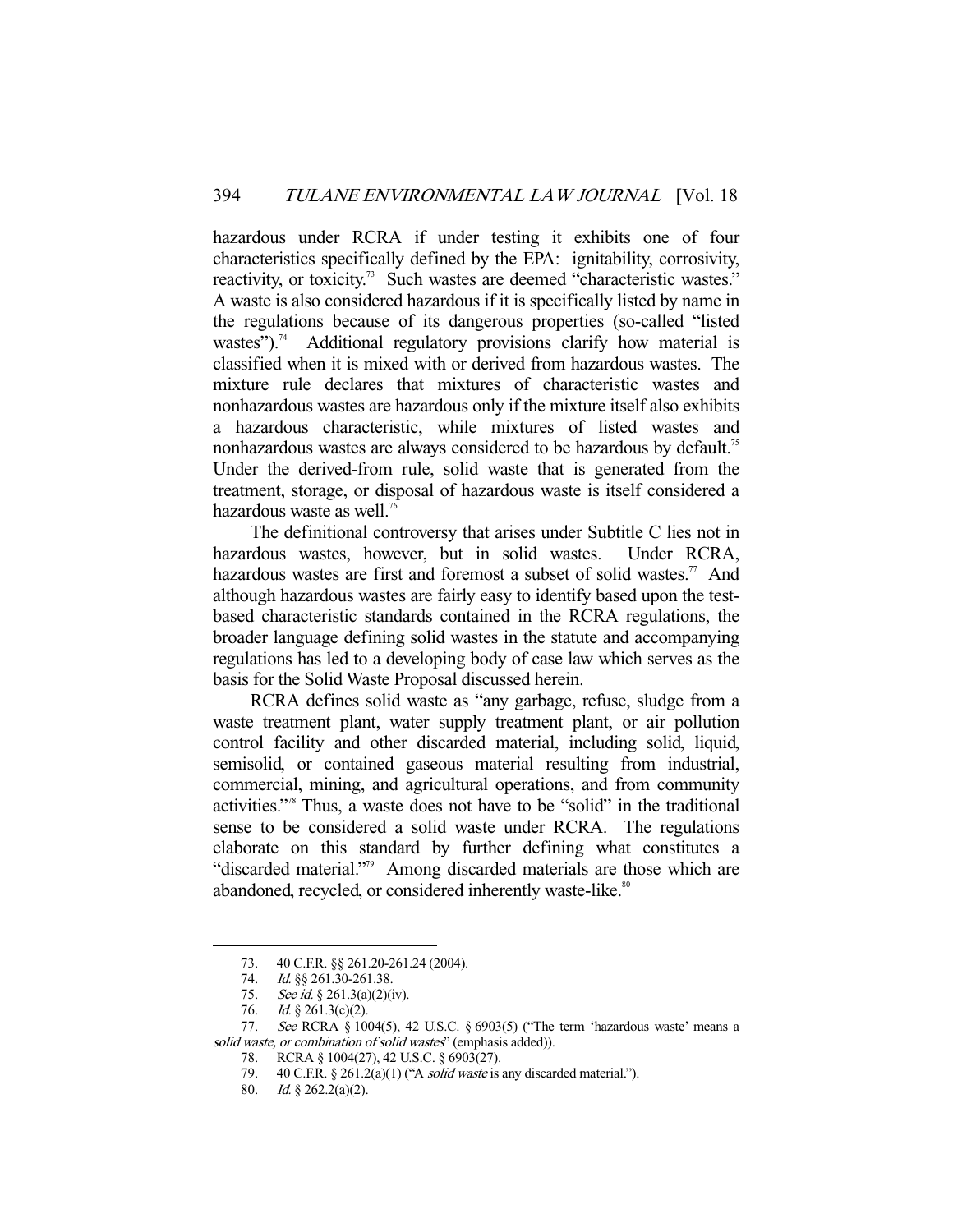Controversies over the scope of the EPA's solid waste definition have raged on in the federal court system for nearly twenty years. The first in this line of cases was American Mining Congress v. EPA (AMC  $I$ <sup>S1</sup> *AMC I* arose after EPA promulgated a new rule that for the first time incorporated certain types of recycling activities into the definition of solid waste.<sup>82</sup> The rule identified five broad categories of secondary materials (sludges, spent materials, by-products, commercial chemical products, and scrap metal), and situationally defined whether each material was a solid waste when it was recycled by means of each of four identified methods (use constituting disposal, burning energy for recovery, speculative accumulation, and reclamation).<sup>83</sup>

 Petitioners American Mining Congress and American Petroleum Institute, mindful of the fact that the new regulations would place their respective petroleum refining and in-house smelting recycling processes within the scope of RCRA, challenged the scope of the rule on the grounds that EPA's statutory authority under RCRA was "limited to controlling materials that are discarded or intended for discard."84 The United States Court of Appeals for the D.C. Circuit applied the first prong of the statutory interpretation test delineated in Chevron, U.S.A. v. Natural Resources Defense Council<sup>85</sup> and found that the language and structure of RCRA as well as its legislative history "clearly and unambiguously expressed its intent that 'solid waste' (and therefore EPA's regulatory authority) be limited to materials that are 'discarded' by virtue of being disposed of, abandoned, or thrown away."<sup>86</sup> With respect to the recycling issue raised in the case, the court stated that the EPA need not regulate materials recycled and reused "in an ongoing manufacturing or industrial process" because such materials "have not yet become part of the waste disposal problem," but are instead "destined

 <sup>81. 824</sup> F.2d 1177 (D.C. Cir 1987).

 <sup>82.</sup> See Hazardous Waste Management System; Definition of Solid Waste, 50 Fed. Reg. 614, 615 (Jan. 4, 1985) (codified at 40 C.F.R. pts. 260, 261, 264, 265, and 266).

<sup>83.</sup> See id. at 618. Reclamation is the recycling process at issue in the cases described herein, as well as in the Solid Waste Proposal. Under the RCRA regulations, "a material is 'reclaimed' if it is processed to recover a usable product, or if it is regenerated." 40 C.F.R.  $§ 261.1(c)(4).$ 

<sup>84.</sup> AMC I, 824 F.2d at 1180-81.

 <sup>85. 467</sup> U.S. 837 (1984). The Chevron test is composed of two parts. First, the reviewing court is to consider "whether Congress has directly spoken to the precise question at issue," focusing first on the language and structure of the statute itself, and then to secondary indicia of intent. Id. at 842. If Congressional intent is unclear (i.e. the statute is silent or ambiguous with respect to the relevant issue), then the second analytical step, with deference to be given to the agency, is "whether the agency's answer is based on a permissible construction of the statute." Id. at 843.

<sup>86.</sup> AMC I, 824 F.2d at 1193.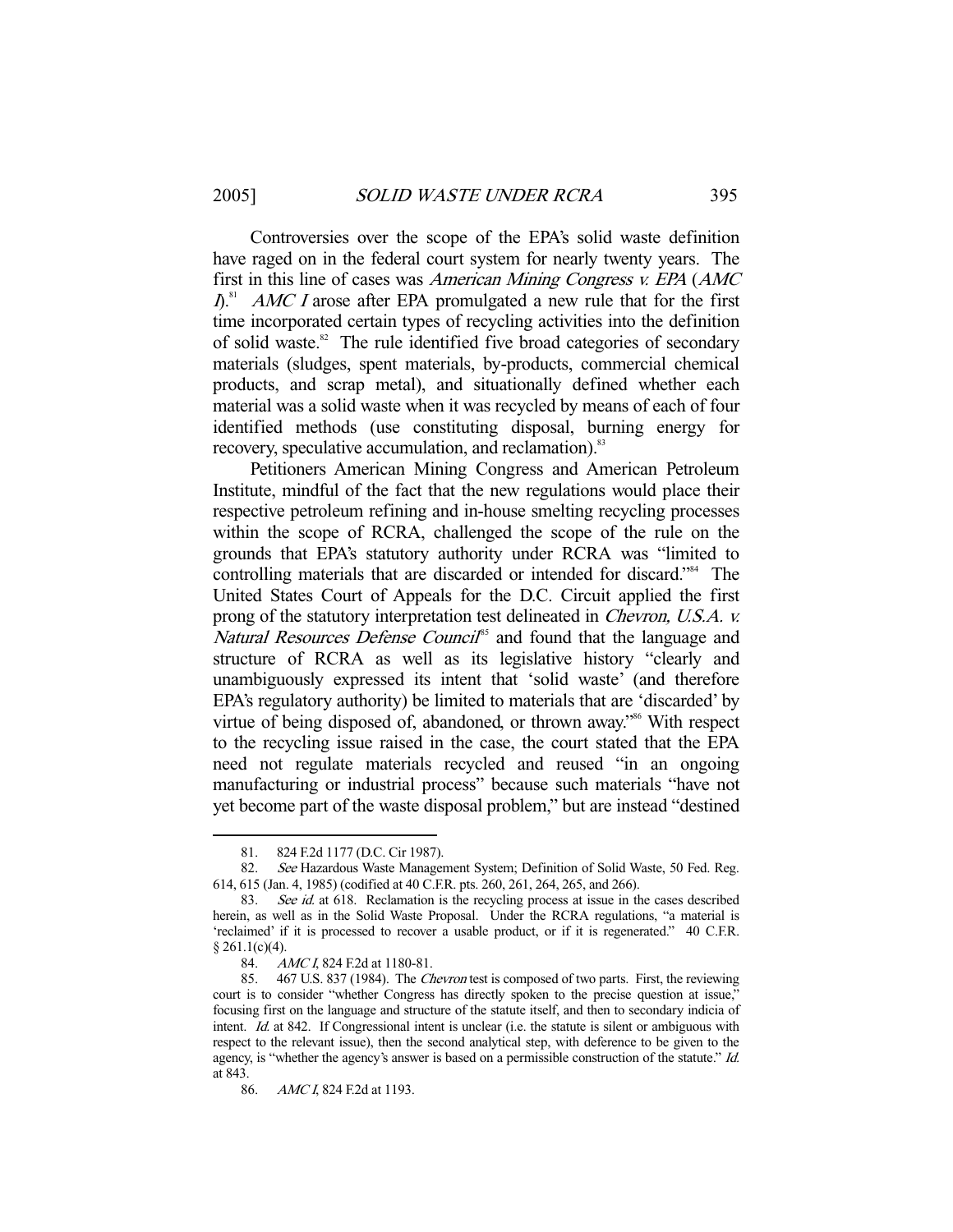for beneficial reuse or recycling in a continuous process by the generating industry itself."<sup>87</sup> The court thus held that the EPA acted in contravention of the statute by regulating in-process secondary materials.<sup>88</sup>

In response to the D.C. Circuit's holding in *AMC I*, the EPA chose to provide an exclusion to its new solid waste definition rather than scrap it altogether. The EPA, believing that the AMC I holding applied only to ongoing manufacturing activities involving the continuous extraction of material values, stated in the preamble to its amended rule that the bulk of the new regulations "clearly involve elements of discard as construed by the court."89 As such, it kept the recycling activities provision in the rule intact and supplemented the regulations with a new "closed-loop reclamation" exclusion.<sup>90</sup> Under this provision, secondary materials reclaimed and returned to the original production process in which they were generated are excluded from the definition of solid waste, provided that only tank storage is involved and the entire process is closed through a system of pipes or similarly sealed means of conveyance.<sup>91</sup> In this way the EPA seemingly addressed the particular concerns of the AMC I petitioners while retaining recycling in the regulatory definition of discard (and, by extension, in the definition of solid waste).

Subsequent cases construed *AMC I* in such a narrow manner as to validate the EPA's retention of recycling in the definition of discarded material. In *American Petroleum Institute v. EPA* (*API*), the D.C. Circuit rejected the EPA's argument that it lacked the authority to establish treatment standards for metal slag residue that results from the metals reclamation process.<sup>92</sup> The EPA contended that K061 hazardous waste was no longer discarded when it arrived at a metal reclamation facility for processing. $93$  Purporting to rely "almost entirely" on its AMC I holding, the court distinguished the two matters by pointing out that

 <sup>87.</sup> Id. at 1186.

 <sup>88.</sup> Id. at 1193.

 <sup>89.</sup> Identification and Listing of Hazardous Waste; Amendments to the Definition of Solid Waste, 53 Fed. Reg. 519, 520 (proposed Jan. 8, 1988) (codified at 40 C.F.R. pt. 261).

<sup>90.</sup> See 40 C.F.R § 261.4(8) (2004).

<sup>91.</sup> Id. Note that the term "closed loop" is used to describe other processes by which materials are returned to the original process from which they are generated as well. Before the advent of this reclamation exclusion, the term was first used to describe the exception listed in 40 C.F.R. section  $261.2(e)(1)(iii)$ , which states that materials are not solid wastes when returned to the original production process and used as a substitute for feedstock materials without first being reclaimed. Id. § 261.2(e)(1)(iii); see also Identification and Listing of Hazardous Waste; Amendments to the Definition of Solid Waste, 53 Fed. Reg. at 524 (stating that the proposed rule does not affect the existing section 261.2(e)(1)(iii) closed-loop provision).

 <sup>92. 906</sup> F.2d 729 (D.C. Cir. 1990).

 <sup>93.</sup> Id. at 740.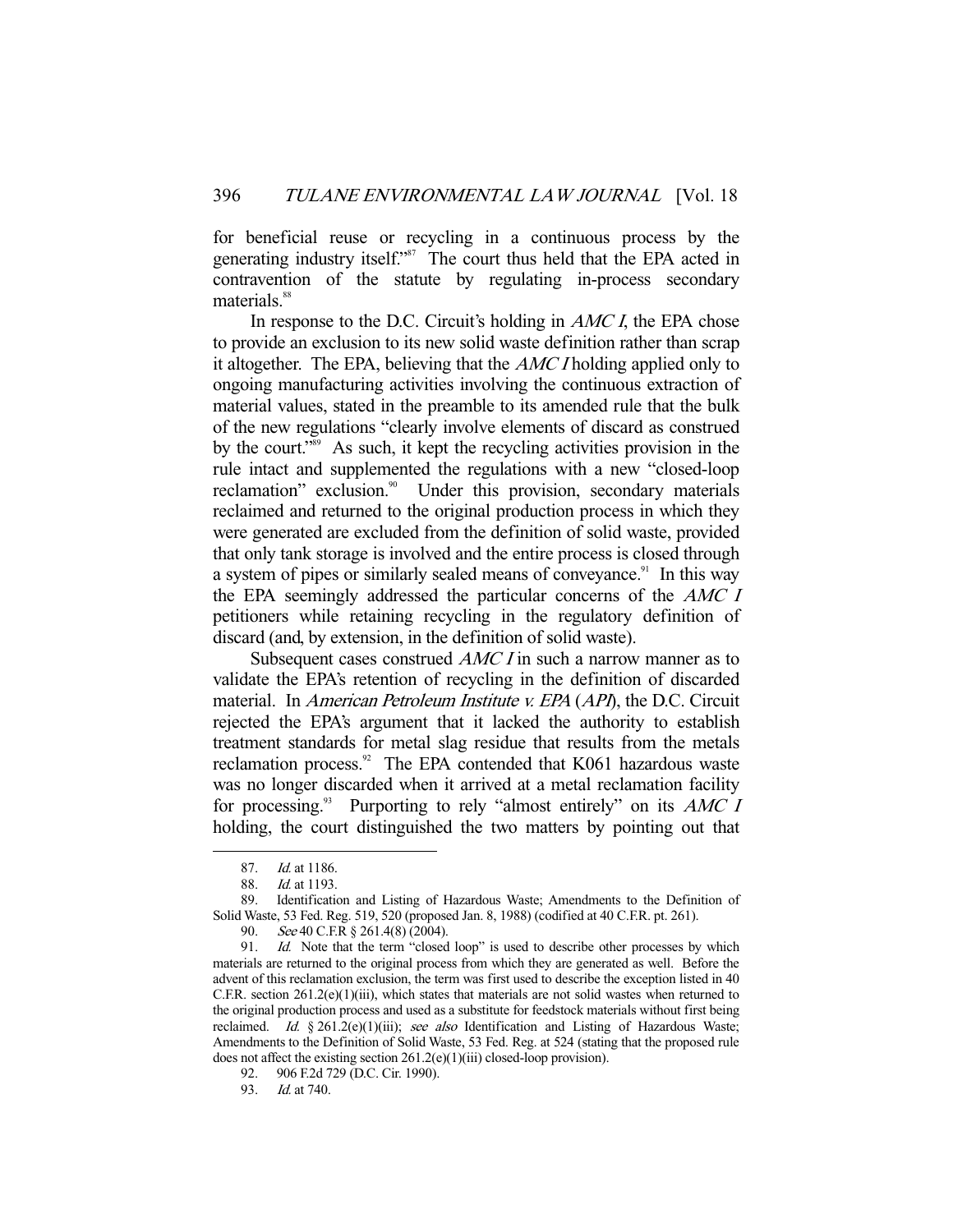unlike the materials in  $AMC I$ , the hazardous material being reclaimed here was not processed as part of an ongoing manufacturing or industrial process within the same industry, but instead as part of a mandatory waste treatment plan.<sup>94</sup> This narrow interpretation of  $AMC I$  was again confirmed in American Mining Congress v. EPA (AMC II), where the petitioner claimed that sludges from wastewater that were stored in surface impoundments and that *may* be reclaimed at a later date were not discarded.<sup>95</sup> In rejecting this argument, the court stated that the  $AMCI$ holding concerned only materials that are "destined for immediate reuse in another phase of the industry's ongoing production process."96

 A decade later, the D.C. Circuit took a semantic step back from this immediacy requirement in Ass'n of Battery Recyclers, Inc. v. EPA.<sup>97</sup> In this consolidated action, petitioners National Mining Association and American Iron and Steel Institute, along with intervenor Chemical Manufacturers Association, challenged a new rule that conditioned a RCRA solid waste exclusion for certain mining wastes on the manner in which the waste was stored.<sup>98</sup> According to the new Land Disposal Restrictions Phase IV Rule, certain secondary materials reclaimed by the mineral processing industry would be examined outside the purview of the existing regulatory framework and would be deemed solid wastes by default, absent a new exclusion requiring that the pre-recycled materials be stored in tanks, containers, or on properly maintained pads.<sup>99</sup> Petitioners challenged the singling out of these wastes and argued that a secondary material destined for recycling could not be considered solid waste regardless of its method of storage, because a material set aside for recycling has not been discarded.100 The case therefore challenged the EPA's view that a material could be deemed solid waste unless "reclamation is continuous in the sense that there is no interdiction in time—i.e., the materials move from one step of a recovery process to another without a break in the process, as for storage."101 In rejecting this claim, the court stated that the AMC I court did not intend the word

<sup>94.</sup> *Id.* at 741. As such, the court stated that the reclaimed waste qualified as "sludge" from a waste treatment plan," falling squarely under the RCRA statutory definition of solid waste. Id. (quoting 42 U.S.C. § 6903(27) (2000)).<br>95. 907 F.2d 1179, 1186 (D.C. Cir

 <sup>95. 907</sup> F.2d 1179, 1186 (D.C. Cir 1990).

 <sup>96.</sup> Id. at 1186 (quoting Am. Mining Cong. v. EPA, 824 F.2d 1177, 1185 (D.C. Cir. 1987)).

<sup>208</sup> F.3d 1047 (D.C. Cir 2000).

<sup>98.</sup> *Id.* at 1050.

<sup>99.</sup> *See id.* at 1051.

 <sup>100.</sup> Id.

<sup>101.</sup> See id. at 1052 (quoting Land Disposal Restrictions Phase IV, 63 Fed. Reg. 28,556, 28,581 (May 26, 1998)).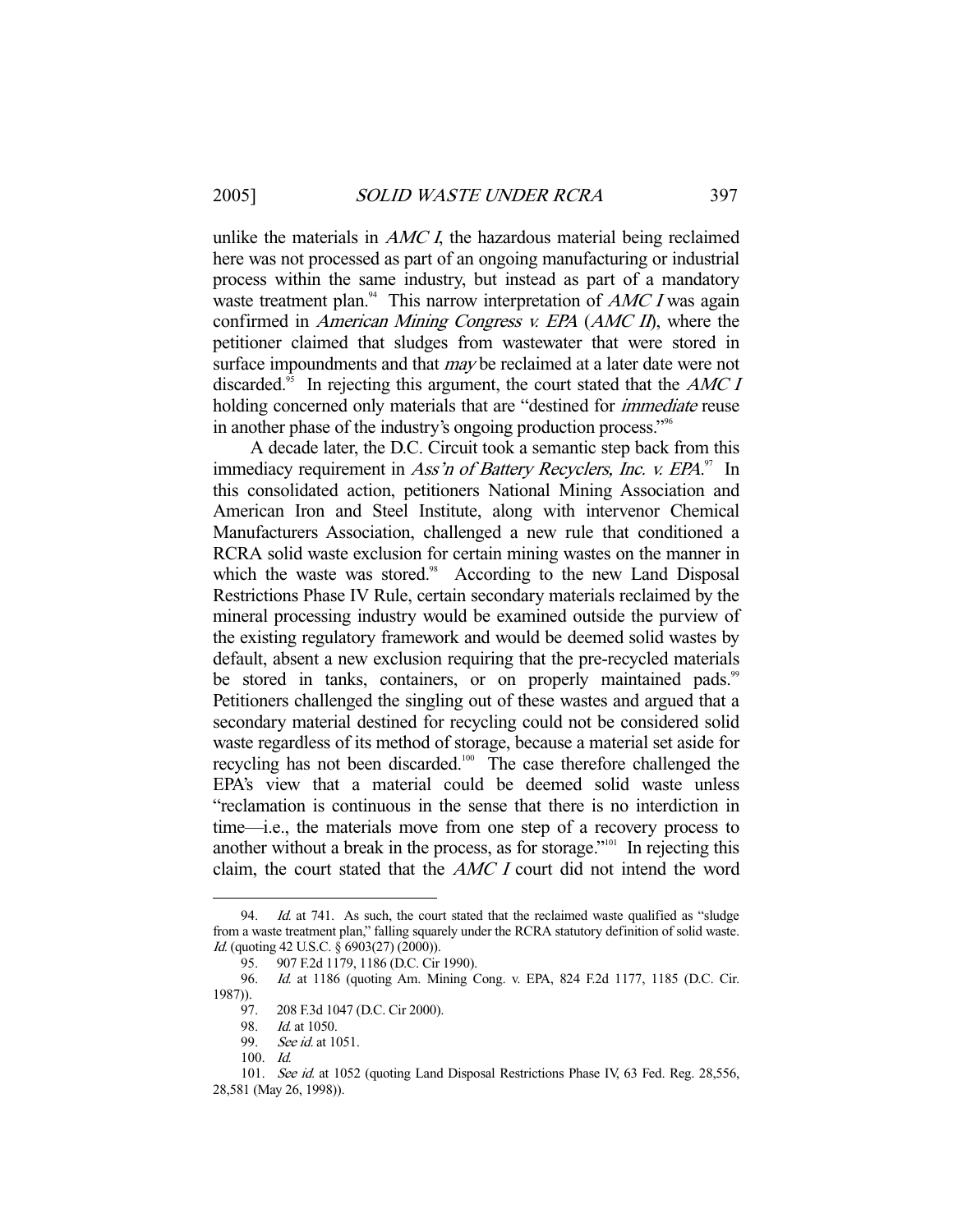"immediate" in the phrase "immediate reuse" to mean "at once," as the EPA construed it to mean, but rather "direct." $102$  The court noted that this interpretation was bolstered by the fact that the AMC I court also used the words "retained" and "destined" in its standard, both of which indicate a somewhat wider temporal scope.<sup>103</sup> The court also stated that the phrase "immediate reuse" was not mentioned in the portion of the AMC I opinion containing the holding, and this was another reason to reject the EPA's reading of the term.<sup>104</sup> In addressing *AMC II*, where the term "immediate" is used much more prominently, the court appeared to all but ignore the  $AMC$  II court's reliance on the phrase and instead focused on the facts, finding that the practices of the defendant were distinguishable because they amounted to speculative accumulation and thus constituted discard under the regulations.<sup>105</sup> The Ass'n of Battery Recyclers holding therefore represents continued deference to the "ordinary" meaning of the word "discard" under AMC I and a rejection of any notion that the temporary storage of materials intended for recycling causes them to fit under that classification.

# IV. ANATOMY OF THE SOLID WASTE PROPOSAL

#### A. Overview

 In response to the aforementioned series of D.C. Circuit decisions, in particular Ass'n of Battery Recyclers, the EPA submitted the Solid Waste Proposal for comment at the end of October 2003.<sup>106</sup> The EPA proposes to add a new exclusion under section 261.2 of the RCRA regulations stating that hazardous secondary materials generated and reclaimed in a continuous process within the same industry are not discarded, and are therefore not solid waste.<sup>107</sup> This reclamation of excluded materials within the industry must produce a product or ingredient that can be used without any further reclamation.<sup>108</sup> A second portion of the rule outside the purview of this Comment proposes to codify for the first time explicit criteria for determining the legitimacy of recycling practices in order to distinguish between practices that the EPA

 <sup>102.</sup> Ass'n of Battery Recyclers, Inc., 208 F.3d at 1053.

 <sup>103.</sup> See id.

 <sup>104.</sup> Id.

 <sup>105.</sup> See id. at 1055.

<sup>106.</sup> See Revisions to the Definition of Solid Waste, *supra* note 15, at 61,563.

<sup>107.</sup> Id. at 61,595. Note that the new exclusion would not apply to materials used in a manner constituting disposal, materials burned for energy recovery, or inherently waste-like materials. Id.

 <sup>108.</sup> Id. at 61,564.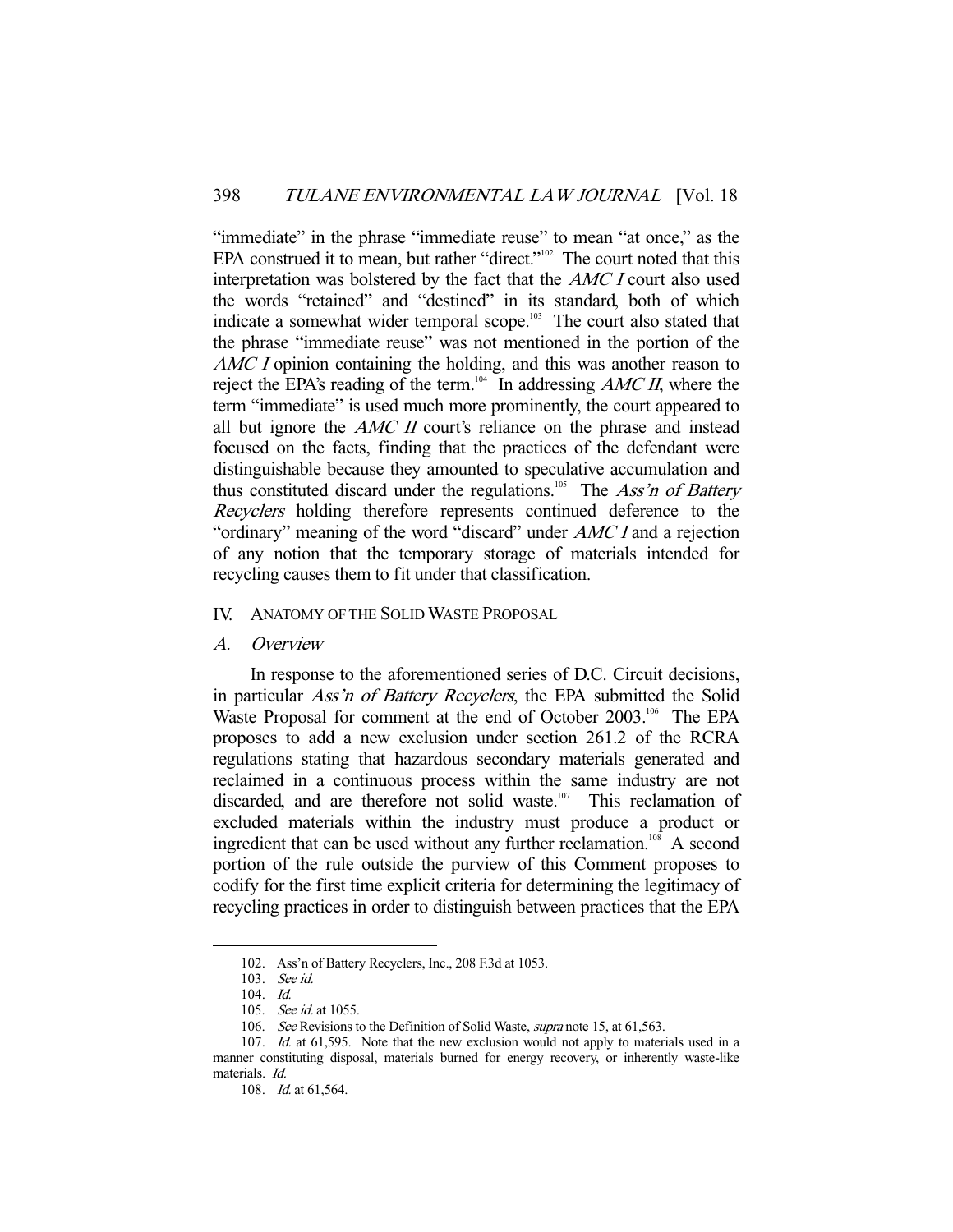considers to be legitimate and those that it considers to be mere "sham" recycling.109 The EPA states that the proposed rule is designed to cover those cases "where discard most likely does not occur because materials are being truly reused or recycled in a continuous process within the same industry.<sup>"110</sup> Given this assertion, the agency states in the preamble to the proposed the rule that it expects the measure "will encourage safe, beneficial recycling practices by industry," making it consistent with the primary congressional goals in enacting RCRA.<sup>111</sup>

 The EPA offers two different options in its proposal for what constitutes a "continuous process" within the same industry.<sup>112</sup> The first option would allow reclamation to take place in multiple processing steps, and multiple physical locations, so long as each step takes place in the same industry that generated the material. $113$  The second option is similar to the first, but would add the additional restriction that the reclamation may not take place at a facility within the same industry if that facility also recycles hazardous materials from other industries.<sup>114</sup> The EPA states that this second option would establish a "bright line" between intra-industry recycling that would fall under the exclusion and commercial recycling, which would not be covered.<sup>115</sup> Nevertheless, the EPA prefers the first option because it believes its broader scope will lead to more beneficial recycling.<sup>116</sup> The EPA opines that another reason for advocating this option is that the clear definition approach of option two may not be necessary, given the fact that the commercial facilities likely to be excluded would be RCRA-permitted facilities already well suited to handle a variety of different types of materials.<sup>117</sup>

 The EPA is proposing to define the term "industry" in the new rule using the new North American Industry Classification System (NAICS) developed by the Office of Management and Budget (OMB).<sup>118</sup> Created in 1992, the NAICS has replaced the Standard Industrial Classification System (SIC) as a means to collect statistical data and for other

<sup>109.</sup> *Id.* at 61,560-61,561.

<sup>110.</sup> Id. at 61,560; cf. id. at 61,563 ("In today's proposed rule, therefore, EPA is attempting to identify a certain class or category of materials that EPA has determined are not discarded for purposes of Subtitle C.").

<sup>111.</sup> *Id.* at 61,560.

<sup>112.</sup> *Id.* at 61,565.

 <sup>113.</sup> Id.

 <sup>114.</sup> Id. at 61,566.

 <sup>115.</sup> Id.

 <sup>116.</sup> Id.

 <sup>117.</sup> See id.

<sup>118.</sup> *Id.* at 61,567.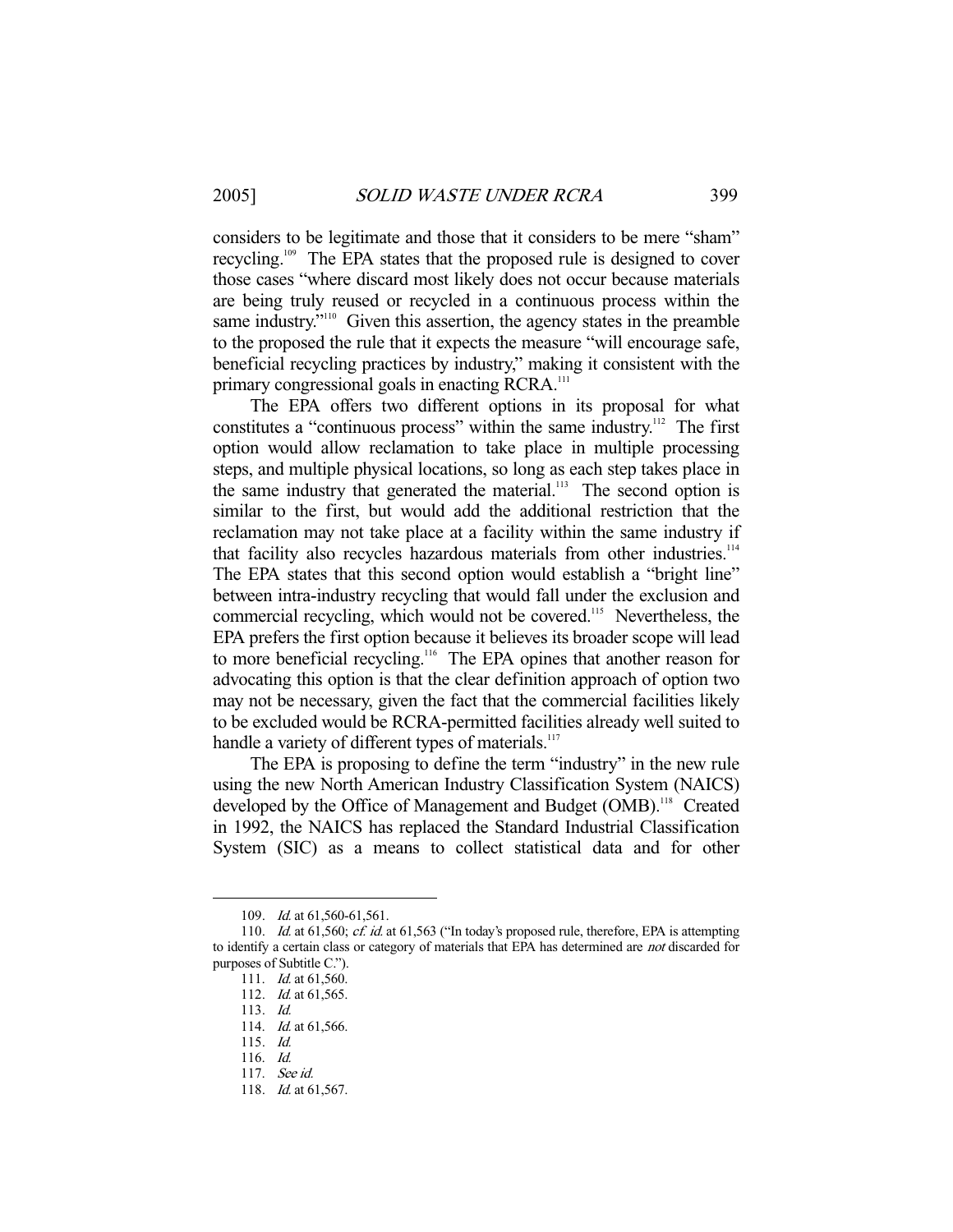regulatory and administrative purposes.<sup>119</sup> The EPA endorses the use of the NAICS system principally because it is an existing, recognized industry classification system, and eliminates the need for the agency to spend unnecessary time and effort creating new industry categories from scratch.<sup>120</sup> It is also seen as favorable by the EPA because it was developed as a "production-oriented" system, under which facilities that use identical or similar production processes tend to be commonly grouped.<sup>121</sup> The NAICS coding system is based upon a possible total of six digits, with each additional digit denoting another level of generality. Three-digit codes denote subsectors, four-digit codes denote industry groups, and five- and six-digit codes denote industries.<sup>122</sup> With minor exceptions, the EPA proposes to classify industries for purposes of the rule at the four-digit NAICS level, as it thinks this level of specificity strikes the proper balance between being overly broad and excessively narrow.<sup>123</sup> The EPA acknowledges that this system may pose some disadvantages for on-site recycling, particularly in the case of large, integrated industrial facilities owned and operated by the same generator but consisting of two or more industries under the NAICS system.<sup>124</sup> In such a scenario, hazardous materials from one area of the facility may not qualify under the exclusion since the reclamation portion of the operation is integrated in a different area with a different NAICS code, or conceivably all hazardous materials on site would fail to qualify under the exclusion.125 Alternatively, all hazardous materials on site would fail to qualify under the exclusion if the generator chooses to run its reclamation operation as a separate entity, making it a distinct economic unit unlikely to fall into the same NAICS categories as any of the other operations on site.126 The agency believes that an exclusion for on-site recycling in such a scenario is a more practical approach to encouraging legitimate recycling and invited comments to that effect. $127$ 

 Just as it does in its interpretation of "continuous process," the EPA emphasizes in its discussion of "industry classifications" that

 <sup>119.</sup> Id.

<sup>120.</sup> See id. at 61,567-61,568.

 <sup>121.</sup> Id. at 61,568.

 <sup>122.</sup> See id.

<sup>123.</sup> *Id.* at 61,569. The EPA proposes to use existing classification systems for the primary mineral processing and petroleum industries in lieu of the NAICS system because it believes these detailed methods (as delineated in previous rulemakings and other definitions) better capture the boundaries of each industry. See id. at 61,570-61,571.

<sup>124.</sup> *Id.* at 61,575.

 <sup>125.</sup> See id.

 <sup>126.</sup> See Id.

 <sup>127.</sup> Id.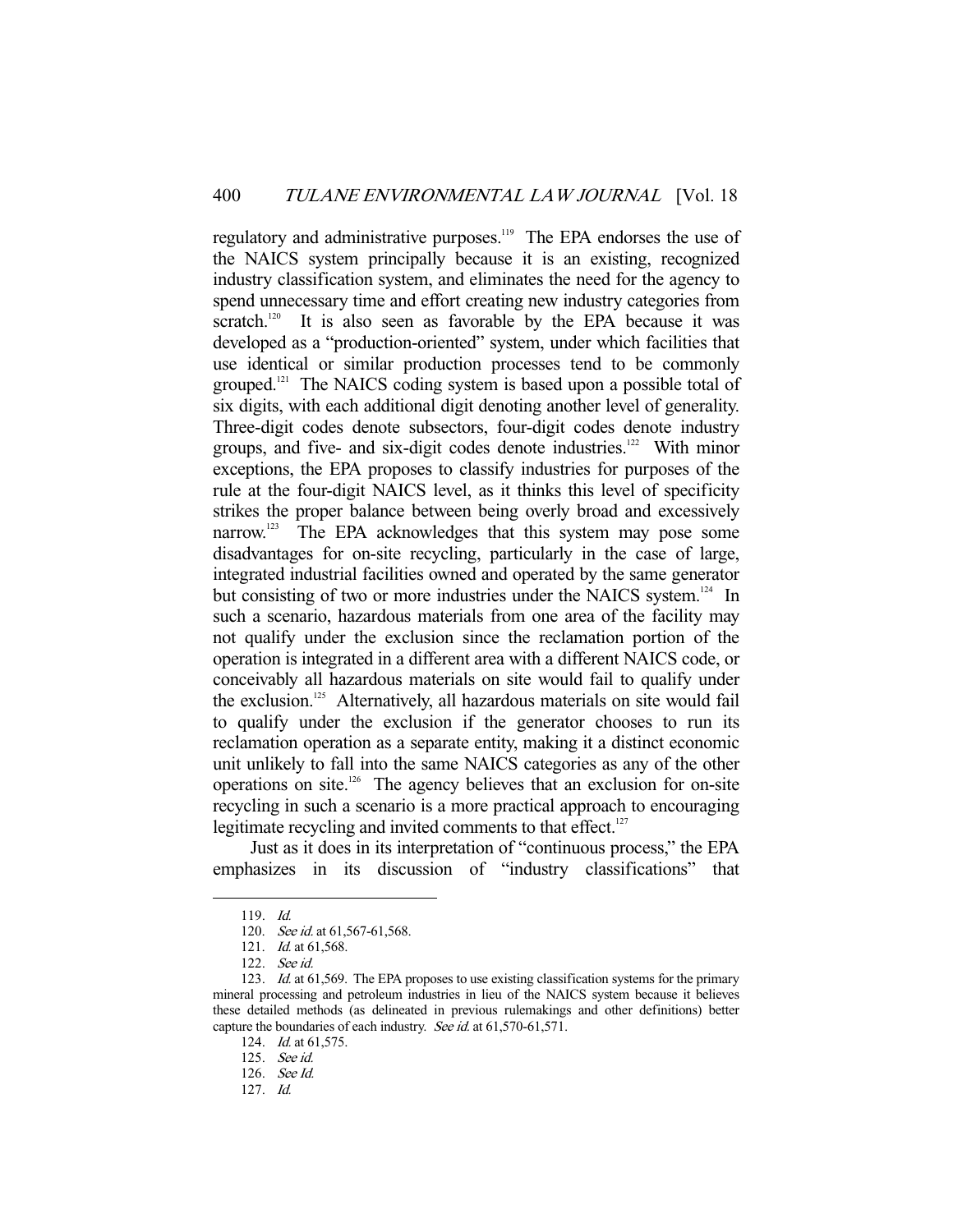commercial recycling practices are not intended to fall under the exclusion. It specifically notes that the "Waste Management and Remediation Services" NAICS industry category has been intentionally left off the list of industrial classifications in Appendix X of the Solid Waste Proposal because the majority of materials reclaimed by waste management industries are not generated by those industries, but rather "first discarded by another entity that has no further use for them."<sup>128</sup> Therefore such facilities are not recycling their own secondary materials in a continuous process, and do not fall under the purview of the Solid Waste Proposal.<sup>129</sup>

 In defining the "continuous process" element of the rule, the EPA proposes that the exclusion would only apply if the materials are handled by the entities or facilities exclusively within the same industry as the generator, with the exception of transporters.<sup>130</sup> Thus, sending materials to a broker or other middleman before they arrive at the reclamation facility would be prohibited.<sup>131</sup> Hazardous materials will not fall within the continuous process loop if they are speculatively accumulated as per 40 C.F.R. section 261.1(c)(8), meaning that the generator must show that the material is potentially recyclable and has a feasible means of being recycled.132 Additionally, in order to prove that the material is not being speculatively accumulated, the generator must show that, given the commencement of the calendar year on January 1st, seventy-five percent by weight or volume of any material accumulated on site has either been recycled or transferred to a different site for recycling by the end of December of that year.<sup>133</sup>

 In order to be eligible for the exclusion, the EPA has proposed that generators submit a one-time notification to the EPA or to the authorized state program, including such basic information as the contact details for the generating facility and the types of materials produced that would be subject to the exclusion. $134$  The EPA is also considering alternative options to the notice requirement that would require the signature of a responsible corporate official, or the requirement of additional

 <sup>128.</sup> Id. at 61,571.

<sup>129.</sup> See id. ("Generally speaking, where such waste service facilities are stand-alone operations . . . and it is clear that virtually all materials reclaimed at such facilities are secondary materials received from off-site generators (in one or more industry categories), then reclamation services are quite obviously the principal activity undertaken at the site.").

 <sup>130.</sup> Id. at 61,596.

 <sup>131.</sup> Id. at 61,575.

<sup>132.</sup> Id. at 61,596; see also 40 C.F.R. § 261.1(c)(8) (2004).

 <sup>133. 40</sup> C.F.R. § 261.1(c)(8).

<sup>134.</sup> Revisions to the Definition of Solid Waste, *supra* note 15, at 61,577.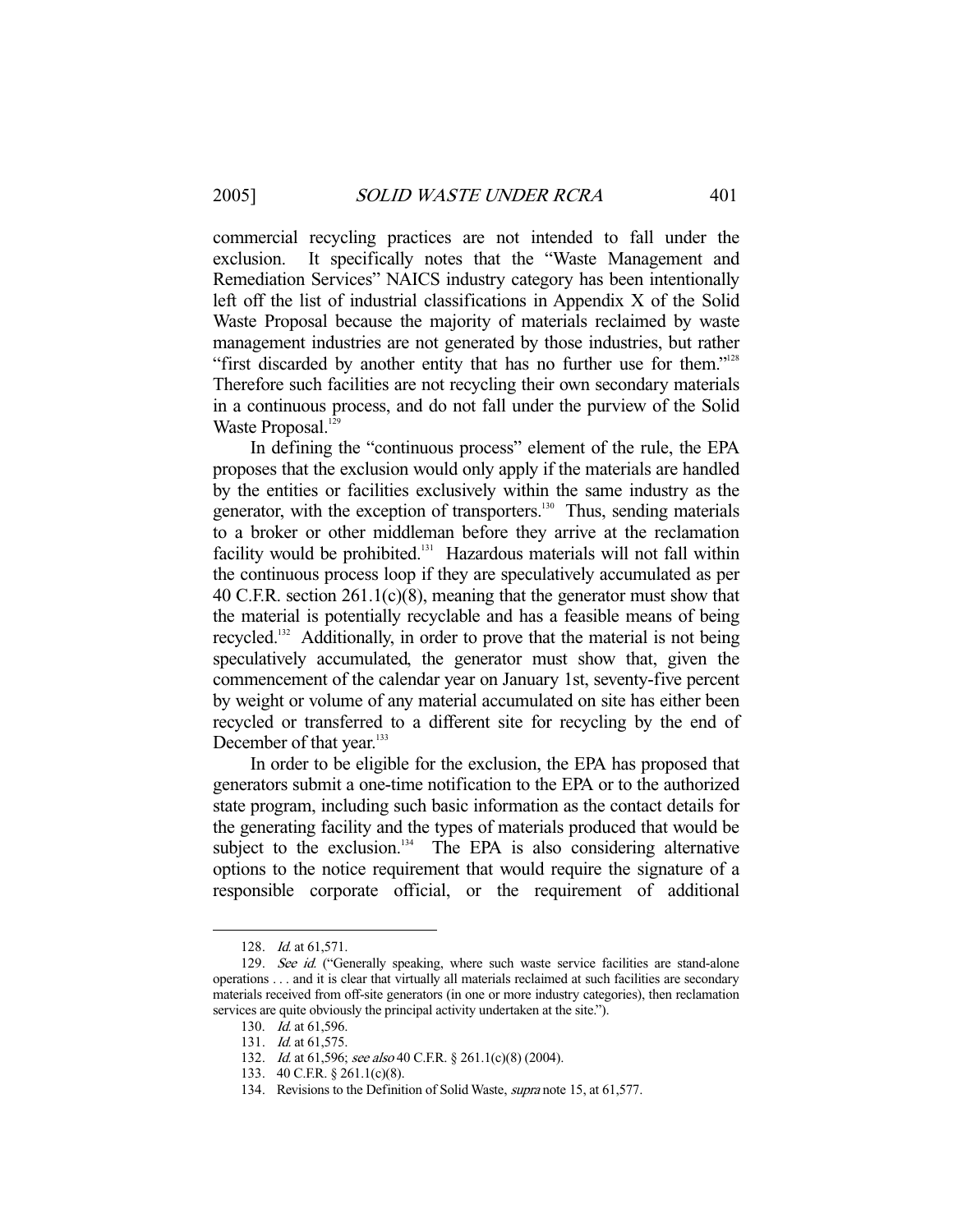notification in the event that major changes occur such as a change in generator ownership or processed materials.<sup>135</sup> Although the EPA does not formally propose any other recordkeeping requirements apart from this initial notification, it does state that it is "considering the option of requiring generators and reclaimers to keep on-site records relating to types and volumes of materials they handle."136 The EPA has chosen not to include more detailed recordkeeping requirements in the Solid Waste Proposal due to its ongoing commitment to minimize recordkeeping and reporting requirements, particularly in cases where such documentation would be unnecessary or duplicative.<sup>137</sup>

 Finally, the EPA lists several existing provisions in the regulations that would be redundant or otherwise affected by the adoption of the Solid Waste Proposal. Of particular note, the agency declares that both of the closed-loop provisions described above would be encompassed by the new rule, and therefore would be deleted.<sup>138</sup> The new rule would therefore serve as the sole closed-loop exception for intra-industry recycling.

## B. Level of Consistency with Prevailing Case Law

 The EPA states in the preamble to the Solid Waste Proposal that it has been "guided by the AMC I and [Ass'n of Battery Recyclers] opinions" in creating the new exclusion. $139$  A review of this case law reveals that the Solid Waste Proposal is in fact consistent with these D.C. Circuit holdings. As discussed above, the AMC I court laid the foundation for the line of cases by holding that materials have "not yet become part of the waste disposal problem" if they are "destined for beneficial reuse and recycling in a continuous process within the generating industry itself."140 This description alone appears to coincide with the language of the Solid Waste Proposal, which attempts to exclude "hazardous materials generated and reclaimed in a continuous process within the same industry."<sup>141</sup> In order to adjust for the court's decision in AMC I, the EPA cleverly chose to fashion a closed-loop reclamation exclusion that would have been appropriate for the specific mining and petroleum refining reclamation processes in that case, rather than undo

 <sup>135.</sup> Id.

 <sup>136.</sup> Id. at 61,578.

 <sup>137.</sup> Id.

<sup>138.</sup> Id. The two closed-loop exceptions, one for reclaimed materials and one for those that have not been reclaimed, are codified at 40 C.F.R.  $\S § 261.2(e)$ (iii) and  $261.4(8)$ .

 <sup>139.</sup> Id. at 61,563.

 <sup>140.</sup> Am. Mining Cong. v. EPA, 824 F.2d 1177, 1186 (1987).

<sup>141.</sup> Revisions to the Definition of Solid Waste, *supra* note 15, at 61,595.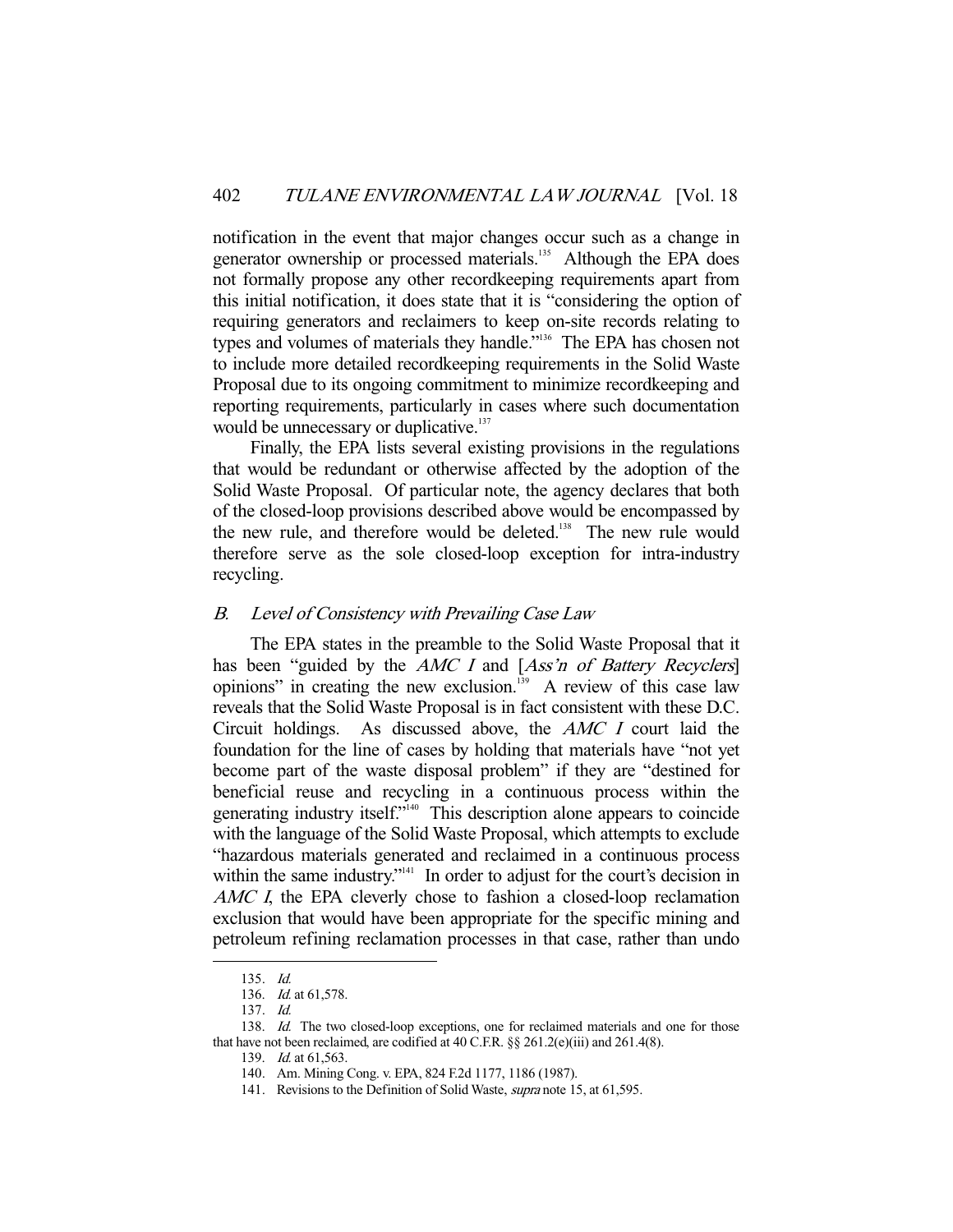all the work it had recently done to include recycled materials under the definition of discarded materials (and therefore of solid waste) in the RCRA regulations. By the language of the *AMC I* holding, absent any of the particulars regarding its various definitional components (e.g., continuous process, industry, etc.), the Solid Waste Proposal would have been facially consistent with *AMC I* had the EPA offered it in response to the D.C. Circuit's holding in that matter.

The subsequent cases interpreting *AMC I* have done little to belie this assertion. The *API* court merely affirmed RCRA jurisdiction over hazardous materials reclaimed as part of a waste treatment plan, stating that its holding would have been different (i.e., the material would not be discarded under RCRA) if the waste in that matter was being treated as part of an ongoing manufacturing or industrial process within the generating industry—which is exactly the scenario that the Solid Waste Proposal is intended to apply to.<sup>142</sup> Finally, the Ass'n of Battery Recyclers court extracted what it considered to be the most crucial portion of the *AMC II* holding—the emphasis on the speculative nature of the recycling activity—while it simultaneously downplayed that court's reliance on an immediacy requirement for RCRA exclusion. In so doing, the *Ass'n of Battery Recyclers* court suggested that the existing speculative accumulation definition found in the RCRA regulations was the proper standard by which to judge whether or not material has been left untreated for so excessive a period of time as to be considered discarded. The Solid Waste Proposal incorporates this logic by suggesting the speculative accumulation standard as the measure by which the "continuous process" parameter of the new rule is to be measured.143 Therefore, the broad strokes of the Solid Waste Proposal accurately reflect the state of the D.C. Circuit case law with regard to the definition of solid waste. The proposed regulation adheres to the fundamental holding of AMC I while acknowledging the modifications that the Ass'n of Battery Recyclers decision made to the language regarding the acceptable length of time that material may be accumulated before it is discarded.

 As the EPA admits in the proposal's preamble, the only notable element of the Solid Waste Proposal that is not based upon existing case law is the possibility of an on-site recycling exclusion for integrated facilities.<sup>144</sup> For this element of the rule the EPA cites the general premise that materials that are reclaimed on-site, even if processed by multiple

 <sup>142.</sup> See Am. Petroleum Inst. v. EPA, 906 F.2d 729, 741 (D.C. Cir. 1990).

<sup>143.</sup> See Revisions to the Definition of Solid Waste, supra note 15, at 61,596.

<sup>144.</sup> *Id.* at 61.575.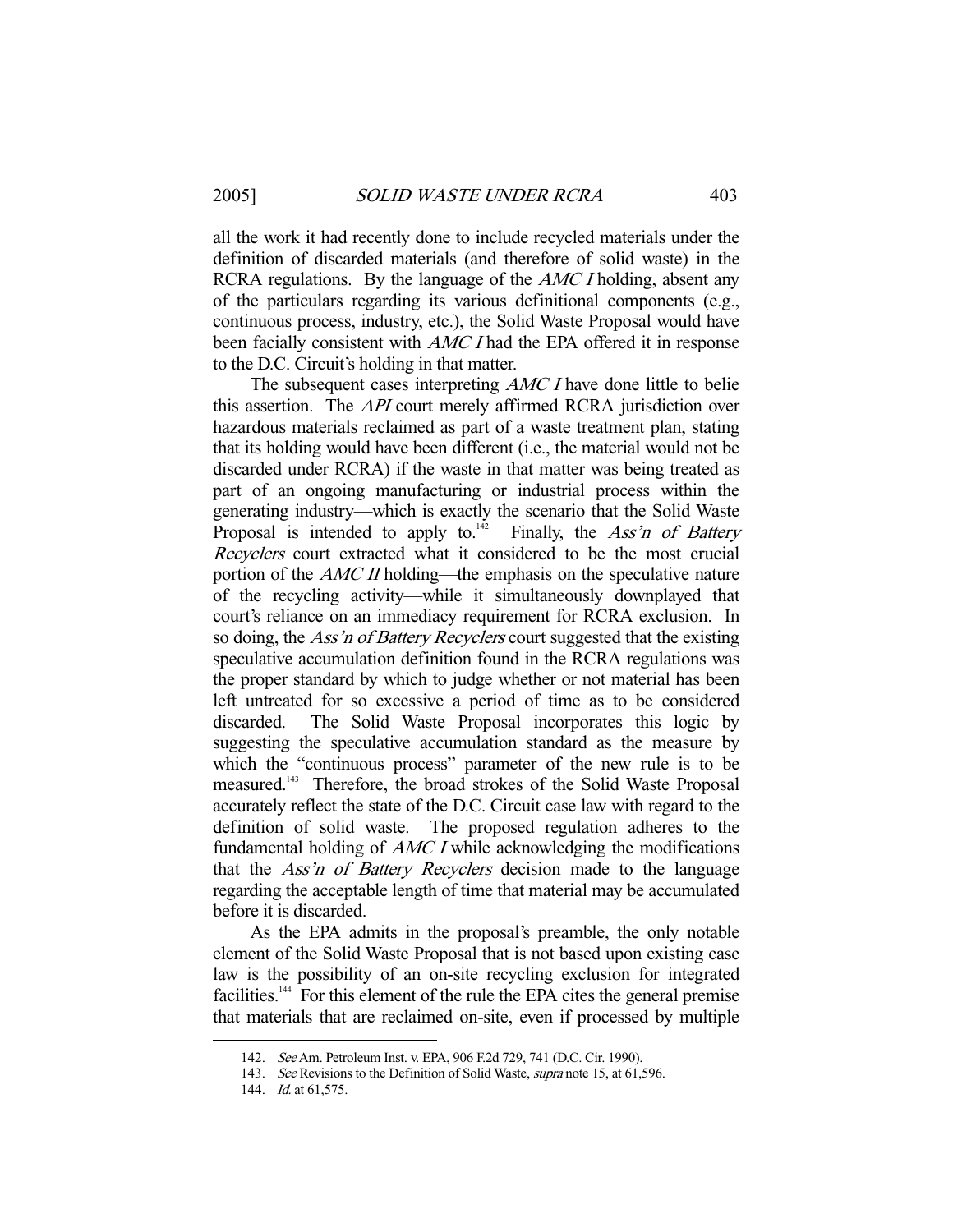industries, are unlikely to be discarded because they would be closely managed by an entity with knowledge of both the production and reclamation procedures associated with the material.<sup>145</sup> The EPA also argues that such an exclusion would be free of most liability questions because the materials would not be subject to the risks of transport or would not otherwise change hands.<sup>146</sup> Although this exclusion would not follow from any D.C. Circuit holding, it is not contrary to any decision. The emphasis on the generating industry voiced in AMC I and its progeny could feasibly be construed rather broadly when the same generator operates multiple facilities on-site without violating the letter or spirit of that holding.

 Thus, with the exception of a possible on-site recycling exclusion presented in a cursory manner apart from the bulk of the rule, the premise of the Solid Waste Proposal is comfortably in accordance with the existing case law. However, whether the proposed rule is practical or structurally sound for implementation and enforcement is a source of heated contention among various stakeholders.

# C. Stakeholder Viewpoints

 Reaction to the Solid Waste Proposal, as expected, has been extremely polarized. Industry is satisfied with the general rule, but not with its specifics. Environmental groups are voicing strong opposition to its purported deficiencies. The only common ground has been an expression of dissatisfaction with the proposal as it now stands.

 By and large, comments from industry have been receptive to the new rule, but have urged for an even broader exclusion. This is of no surprise considering the EPA's summary of pre-proposal stakeholder comments. Prior to the rule, the EPA states in the preamble to the Solid Waste Proposal that most suggestions from industry focused on broadening the regulatory definition of "discarded material," with several prominent commentators such as the American Chemistry Council (ACC), the American Petroleum Institute (API), Chevron Texaco, and the International Precious Metals Institute (IPMI) calling for an outright removal of the term "recycled" from the definition of discarded materials.<sup>147</sup> This same sentiment can be seen in each trade groups' public comments to the rule and represents the long-held view of industry that the inclusion of recycling under the regulatory definition of

 <sup>145.</sup> Id.

 <sup>146.</sup> Id.

<sup>147.</sup> *Id.* at 61,563.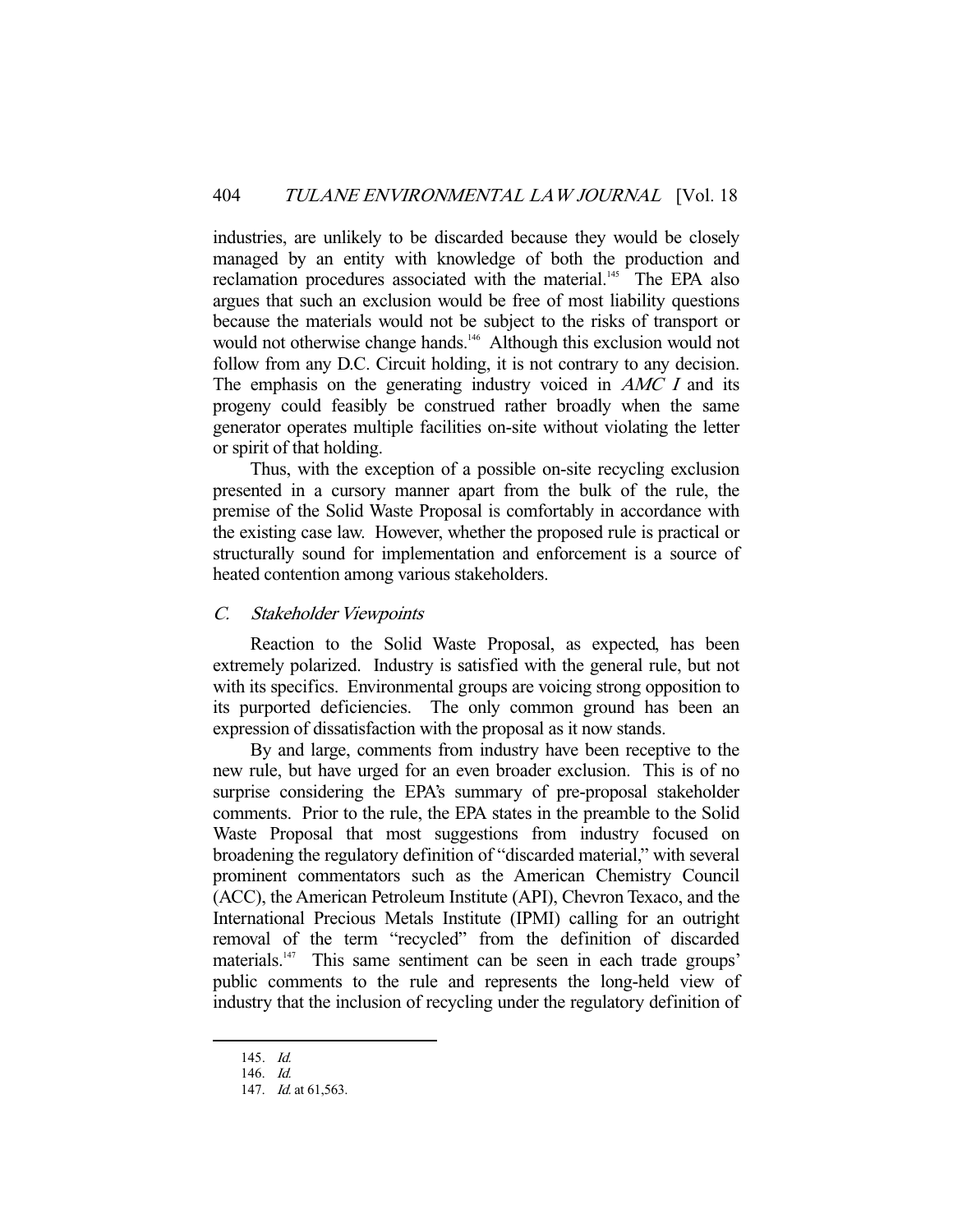discard places unnecessary restrictions on industrial recycling efforts, and often discourages recycling altogether.<sup>148</sup>

 Aside from objecting to the overall regulatory definition of discard, the most frequent reaction to the Solid Waste Proposal from industry has been a sentiment that the "within-industry" element to the exclusion is too narrow and is particularly unfair to integrated facilities that run several different product lines with different NAICS codes.<sup>149</sup> Even absent the integrated facilities argument, industry representatives claim that inter-industry practices offer the greatest opportunities for recycling and encourage market-driven economic partnerships between businesses.<sup>150</sup>

 Environmental groups, illustrated by a public comment fronted by the Sierra Club, have called for the complete withdrawal of the Solid Waste Proposal.<sup>151</sup> The Sierra Club argues that the new exclusion will allow facilities that have no experience in hazardous waste recycling to accept unknown quantities of hazardous wastes and process them into potentially unsafe consumer products, while waste management facilities with recycling expertise will paradoxically be subject to greater regulation.152 The Sierra Club also opposes the definition of "continuous process" as overly broad because of a loophole in the speculative accumulation definition—as long as seventy-five percent of the stored material is recycled or transferred within a calendar year, the accumulation period will begin anew.<sup>153</sup> The Sierra Club contends that generators will take advantage of this provision to transfer materials from locale to locale and thus store them indefinitely free of regulatory controls.154 Finally, the Sierra Club is staunchly opposed to the Solid Waste Proposal's "one-time only" notification requirement for generators

 <sup>148.</sup> See, e.g., AM. CHEMISTRY COUNCIL, RCRA-2002-0031-0093, COMMENT TO REVISIONS TO THE DEFINITION OF SOLID WASTE 11, available at http://docket.epa.gov/edkpub/do/ EDKStaffCollectionDetailView?objectId=0b0007d4800f85a3.

 <sup>149.</sup> See, e.g., ALLIANCE OF AUTO. MFRS., RCRA-2002-0031-0169, COMMENT TO REVISIONS TO THE DEFINITION OF SOLID WASTE 7 available at http://docket.epa.gov/edkpub/do/ EDKStaffCollectionDetailView?objectId=0b0007d4800f85a3.

<sup>150.</sup> See, e.g., FORD MOTOR CO., RCRA-2002-0031-0157, COMMENT TO REVISIONS TO THE DEFINITION OF SOLID WASTE 2, available at http://docket.epa.gov/edkpub/do/EDKStaffCollection DetailView?objectId=0b0007d4800f85a3.

 <sup>151.</sup> See SIERRA CLUB, RCRA-2002-0031-0231, COMMENT TO REVISIONS TO THE DEFINITION OF SOLID WASTE 6, available at http://docket.epa.gov/edkpub/do/EDKStaffCollection DetailView?objectId=0b0007d4800f85a3.

<sup>152.</sup> *See id.* at 7, 12.

<sup>153.</sup> See id. at 7; see also 40 C.F.R. § 261.1(8) (2004).

 <sup>154.</sup> See SIERRA CLUB, RCRA-2002-0031-0231, COMMENT TO REVISIONS TO THE DEFINITION OF SOLID WASTE, supra note 151, at 7.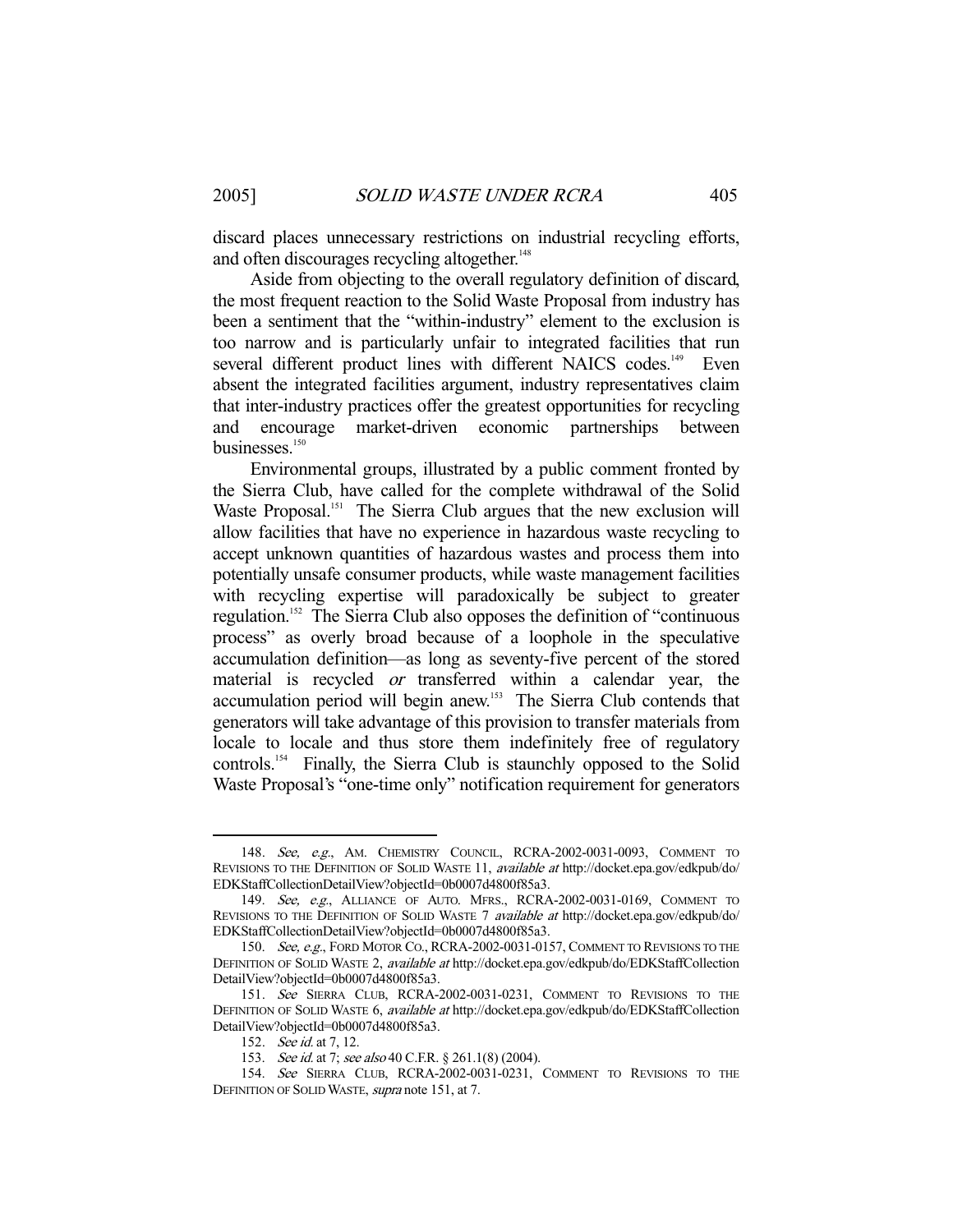intending to use the exclusion.<sup>155</sup> The organization argues that this minor requirement, which entirely exempts generators, transporters, and treatment facilities from RCRA's manifest system, will allow wastes to be shipped without any mechanisms designed to protect against illegal dumping.<sup>156</sup>

 In another forceful comment opposing the Solid Waste Proposal, the Environmental Technology Council (ETC), a national trade association representing the commercial hazardous waste recycling, treatment, and disposal industry, echoes many of the arguments raised by the Sierra Club.<sup>157</sup> The ETC (whose Subtitle C-compliant members stand to lose an estimated \$270 million in revenue should the Solid Waste Proposal be codified) also sharply criticizes the EPA for not conducting an environmental impact study along with its proposed rule, in order to evaluate the potential risks of the measure.<sup>158</sup> It is the ETC's position that most of the hazardous wastes to be excluded under the proposed rule are already being reclaimed at RCRA-regulated commercial facilities, and that the Solid Waste Proposal encourages very little new recycling, and merely serves to place experienced waste management companies at a competitive disadvantage to a group of unqualified, unregulated treatment facilities.<sup>159</sup>

## V. CONCLUSION

 The Solid Waste Proposal as currently presented represents a fundamental conflict between two goals, both of which are intended to effectuate the fundamental RCRA objectives of protecting human health and the environment and conserving material and energy resources.<sup>160</sup> On one hand lies the aim of facilitating industrial recycling efforts. It is clear that fostering more widespread recycling within the industrial sector is one of the most effective methods of ensuring that recycling is practiced on the largest and most far-reaching scale possible. In an otherwise well-reasoned public comment, the Sierra Club offers a quizzical argument, by claiming that "there is nothing in the record other than unsubstantiated statements from industries seeking relaxed

 <sup>155.</sup> Id. at 8.

 <sup>156.</sup> See id. at 7-8.

<sup>157.</sup> See ENVTL. TECH. COUNCIL, RCRA-2002-0031-0119, COMMENT TO REVISIONS TO THE DEFINITION OF SOLID WASTE 1, available at http://docket.epa.gov/edkpub/do/EDKStaffCollection DetailView?objectId=0b0007d4800f85a3.

<sup>158.</sup> Roeder, *supra* note 21, at 2783.

<sup>159.</sup> See Linda Roeder, Hazardous Waste: Proposed EPA Recycling Exclusion Rule Draws Many Widely Divergent Comments, 35 Env't Reporter (BNA) 595 (Mar. 19, 2004).

 <sup>160.</sup> RCRA § 1003(a), 42 U.S.C. § 6902(a) (2000).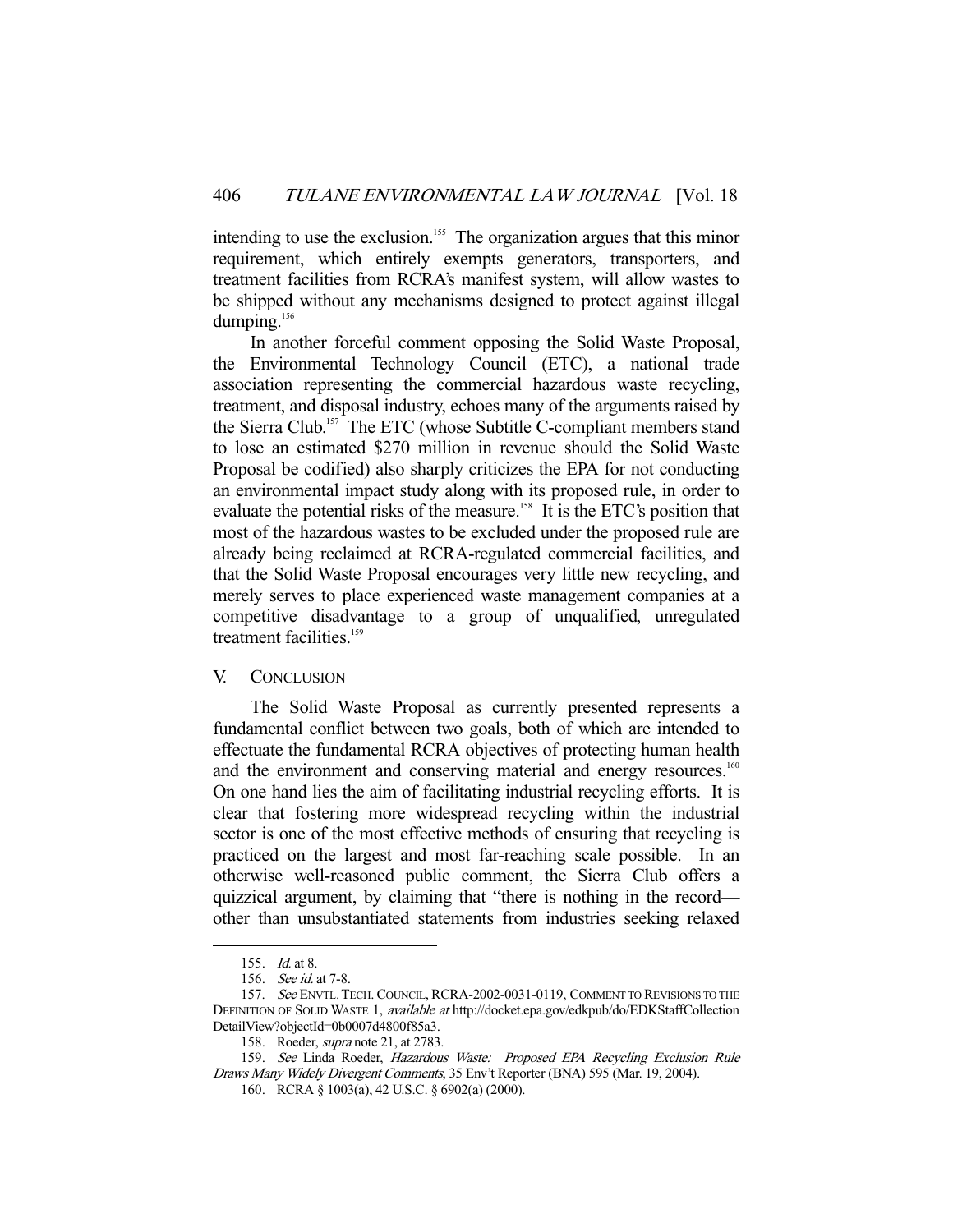regulation—that demonstrates that existing regulation of hazardous wastes impedes legitimate recycling or that this rule is even necessary."<sup>161</sup> While the latter portion of that assertion may be correct, the former portion is patently false. Simply put, the EPA offers up in the Solid Waste Proposal an opportunity for industry to save money by largely avoiding the cost of regulatory compliance. To assert that the significant cost of manifesting, recordkeeping, and reporting does not impede some legitimate recycling efforts is unrealistic. However, in order for the Solid Waste Proposal to effectuate the recycling goals of RCRA, it is necessary to establish more than the fact that the proposal removes a disincentive to industrial recycling. For such a significant change to be prudent, the EPA must establish that the Solid Waste Proposal provides real positive incentives to recycle, and on this matter the agency has fallen far short of its burden.

 In numerous portions of the preamble to the proposed rule, the EPA claims that the proposed rule "will encourage safe, beneficial recycling of hazardous secondary materials by industry."162 Yet at no point does the agency ever explain exactly *how* the proposal will accomplish this lofty goal. The EPA instead appears to make an enormous leap in logic by assuming that industry might willingly increase its legitimate recycling efforts simply because the proposal would conceivably make it less expensive to do so, casting aside the assurance of current regulatory controls in the process.

 This voluntary relinquishment of regulatory RCRA controls in the proposed exclusion conflicts with the stated goal of increased recycling. The objectives section of RCRA is explicit in its endorsement of wellstructured controls for the handling of hazardous wastes, espousing the importance of "properly managed" hazardous waste, "properly conducted recycling and reuse," and the assurance that hazardous waste management practices are "conducted in a manner which protects human health and the environment."<sup>163</sup> By opting for an informal, one-time notification of participation in reclamation activities that qualify under the exclusion in lieu of the use of the extensive RCRA permitting and manifest system described above, the Solid Waste Proposal essentially eviscerates the force of the statute.

 The EPA points out that the exclusion in the Solid Waste Proposal "would not affect the obligation of a generator to respond to and

<sup>161.</sup> SIERRA CLUB, COMMENT TO REVISIONS TO THE DEFINITION OF SOLID WASTE, supra note 151, at 12.

 <sup>162.</sup> Revisions to the Definition of Solid Waste, supra note 15, at 61,560.

 <sup>163.</sup> RCRA § 1003(a)(4), 42 U.S.C. § 6902(a)(4).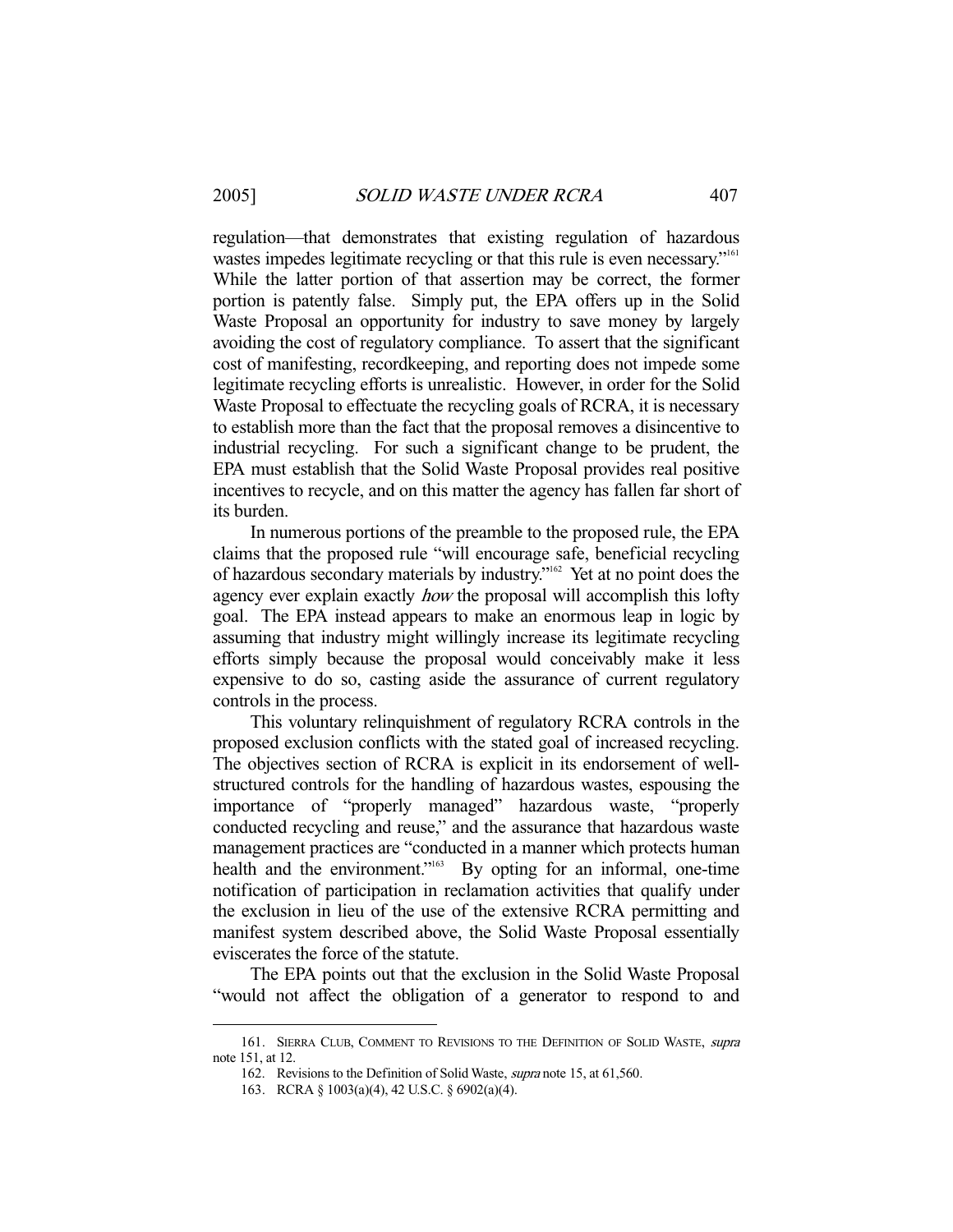remediate any releases of hazardous secondary material that may occur,"164 but the absence of any "cradle to grave" tracking system for the materials clearly makes the assignment of ownership and responsibility a more daunting task should a quantity of harmful material be illegally discarded. Considering that materials destined for recycling were involved in one-third of the first sixty filings under RCRA's imminent and substantial endangerment authority and twenty of the first sites listed under CERCLA,<sup>165</sup> removing all permit and tracking requirements for secondary byproducts that may very well pose a risk to human health and the environment is far too grand a risk for a rule that at best offers the mere *possibility* of increased industrial recycling efforts.

 In his Byproducts Beneficial Use Summit remarks discussed at the beginning of this Comment, Tom Dunne spoke of a need for a new EPA, an agency that would be "[m]ore of a collaborator, and less of a commander. More of a facilitator, and less of a regulator."<sup>166</sup> Dunne thinks this evolution in administrative approach is possible if it occurs simultaneously with a shift in business thought—not viewing waste disposal as a cost of business, but rather as an opportunity for reuse and efficiency, spurred on by the rising cost of raw materials.<sup>167</sup> Recognizing that the EPA cannot be a collaborator in every reuse project in the same way that it implemented command and control regulations for disposal, Dunne stressed that generators must be receptive to working with interested third parties such as universities and testing agencies.<sup>168</sup> He then offered the following as a key to making this type of relationship feasible:

I realize that confidential business information and competitive advantage are always top priorities. But in the future those issues will need to be balanced with transparency and trust. In the eyes of the pubic, transparency is the key to legitimacy. In my long career, if I have learned anything, I have learned this: if you want regulation to go down, then transparency has to go up.<sup>169</sup>

In the proposed new collaborative age of the EPA, if companies are to display transparent business practices to the public with respect to their recycling practices, some older guidelines must persist. In particular, transparency is greatly facilitated by the RCRA permit and manifest

 <sup>164.</sup> Revisions to the Definition of Solid Waste, supra note 15, at 61,581.

<sup>165.</sup> Roeder, *supra* note 21, at 2783.

<sup>166.</sup> Dunne, *supra* note 1, at 6.

 <sup>167.</sup> See id.

 <sup>168.</sup> Id.

 <sup>169.</sup> Id.